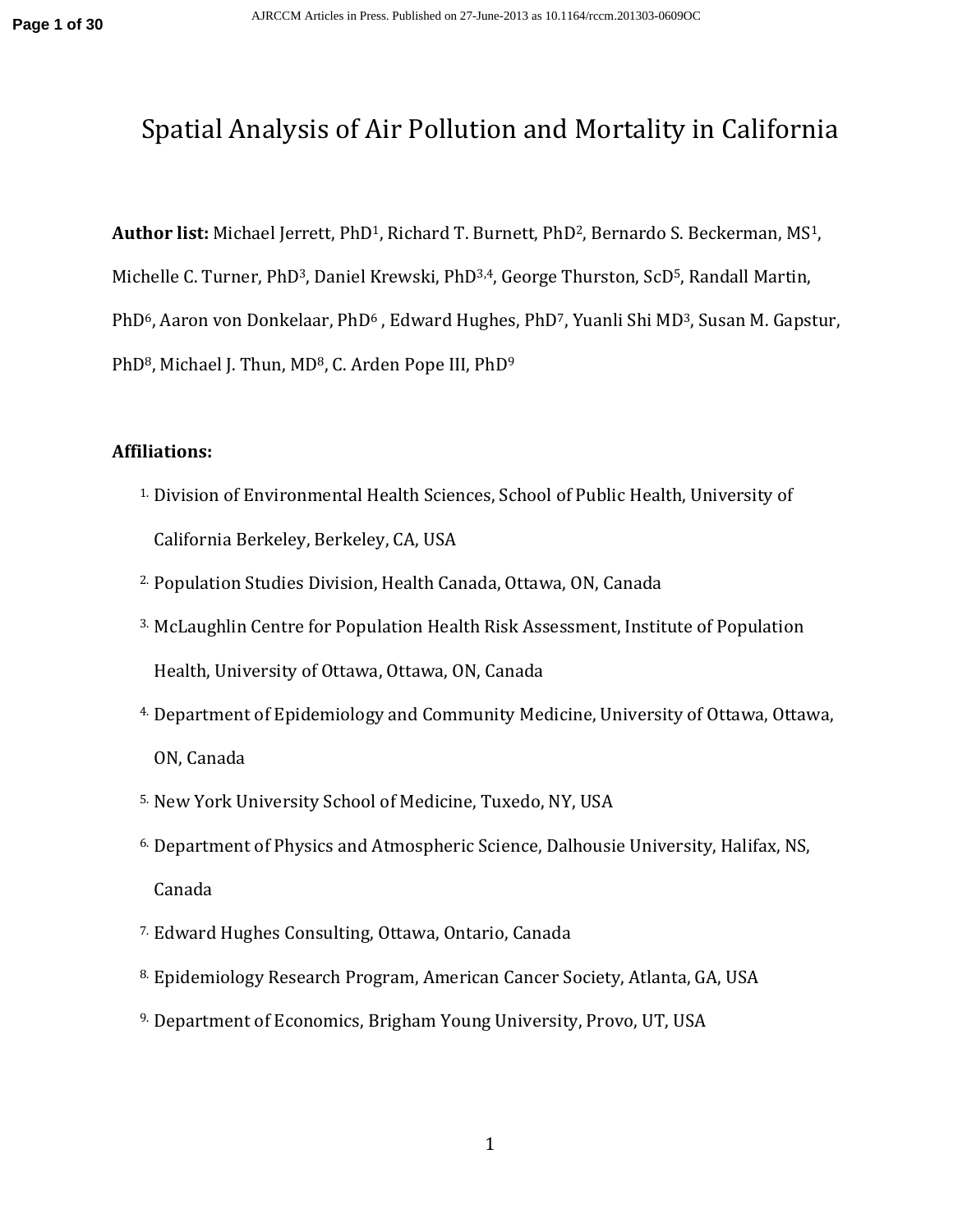Corresponding author: Michael Jerrett, PhD. 50 University Hall, School of Public Health.

University of California Berkeley, Berkeley, California 94720-7360. jerrett@berkeley.edu

## **Authors' contributions:**

M. Jerrett conceived the study, led all analyses, contributed to the development of the exposure models, drafted much of the text, and responded to comments from co-author reviewers.

B. Beckerman ran many of the statistical models that led to the exposure assessments, conducted geographic analyses, contributed text, and assisted with interpreting the results.

R.T. Burnett supplied expert statistical advice on the analyses, drafted sections of the paper, and assisted with the interpretation of the results.

E. Hughes developed the statistical programs used to interpret the random effects models, helped to interpret the results, and supplied key statistical advice on the interpretation.

D. Krewski contributed to the original grant proposal, assisted with interpretation of the results, wrote sections of the paper, and assisted with the interpretation.

C.A. Pope contributed to the statistical analyses, wrote sections of the text, and assisted with interpreting the results.

S. Gapstur is the Principle Investigator of the ACS, CPS-II cohort and commented on the final draft of the paper. She also oversaw the geocoding process for exposure assignment.

M. Thun assisted with interpretation of the statistical models and supplied expert medical epidemiological advice on the results. At the time of submission of this manuscript, Dr. Thun retired from the American Cancer Society.

G. Thurston assisted with the conception of the study, supplied key information on interpreting the pollution models, and commented on several drafts of the paper, which changed the interpretation of the results.

M. Turner contributed text and tables, helped to assemble supporting data, assisted with the statistical modeling, interpret results, and served as a liaison with the American Cancer Society for code review and data access.

R. Martin and A. von Donkelaar contributed the remote sensing models used to derive estimates of PM2.5, supplied text, edited versions of the paper, and gave advice on atmospheric chemistry issues.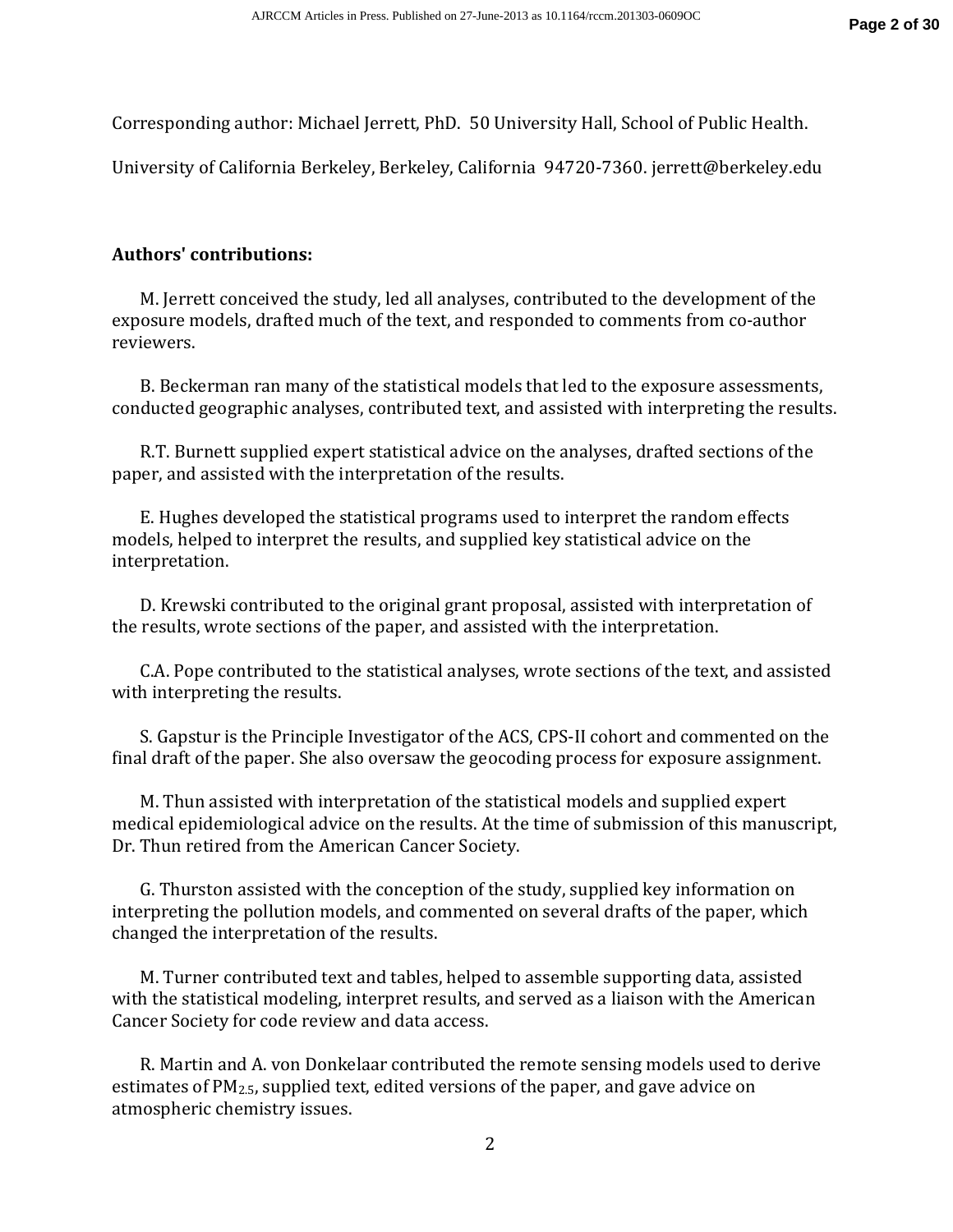Y. Shi ran the statistical models, managed the data, prepared code for review by the American Cancer Society, prepared all of the tables and associated text, and assisted with the interpretation of the results.

**Sources of support:** This work was supported in part by a contract with the California Air Resources Board. Additional funding came from the Environmental Public Health Tracking Program of the Centers for Disease Control. D. Krewski is the Natural Sciences and Engineering Research Council of Canada Chair in Risk Science at the University of Ottawa. Dr. Thurston was also supported in part by the NYU-NIEHS Center of Excellence Grant ES00260.

**Short running head:** Air Pollution and Mortality in California

**Descriptor number:** 6.1

### **Total word count:** 3469

## **At a Glance Commentary:**

Several cohort studies have examined whether long-term exposure to air pollution is associated with premature death. The results of these studies have been mixed, possibly due to errors introduced in the exposure assessment process.

To address this potential problem, this study assigns members of the American Cancer Society Cancer Prevention Study II Cohort residing in California more precise exposure assignments at their home address using advanced exposure models.

The study makes several important contributions to the field, including: (1) the first evidence that ozone is significantly associated with cardiovascular mortality, particularly from ischemic heart disease; (2) a strong association between nitrogen dioxide  $(NO<sub>2</sub>)$  and lung cancer; and (3) a finding that fine particulate matter, with aerodynamic diameter of 2.5 microns or less ( $PM_{2.5}$ ), and nitrogen dioxide both associate independently with premature death from all causes and cardiovascular disease. In total the findings confirm earlier evidence on PM2.5 associations with mortality and expand the evidence base markedly on associations between ozone or NO<sub>2</sub> and premature death.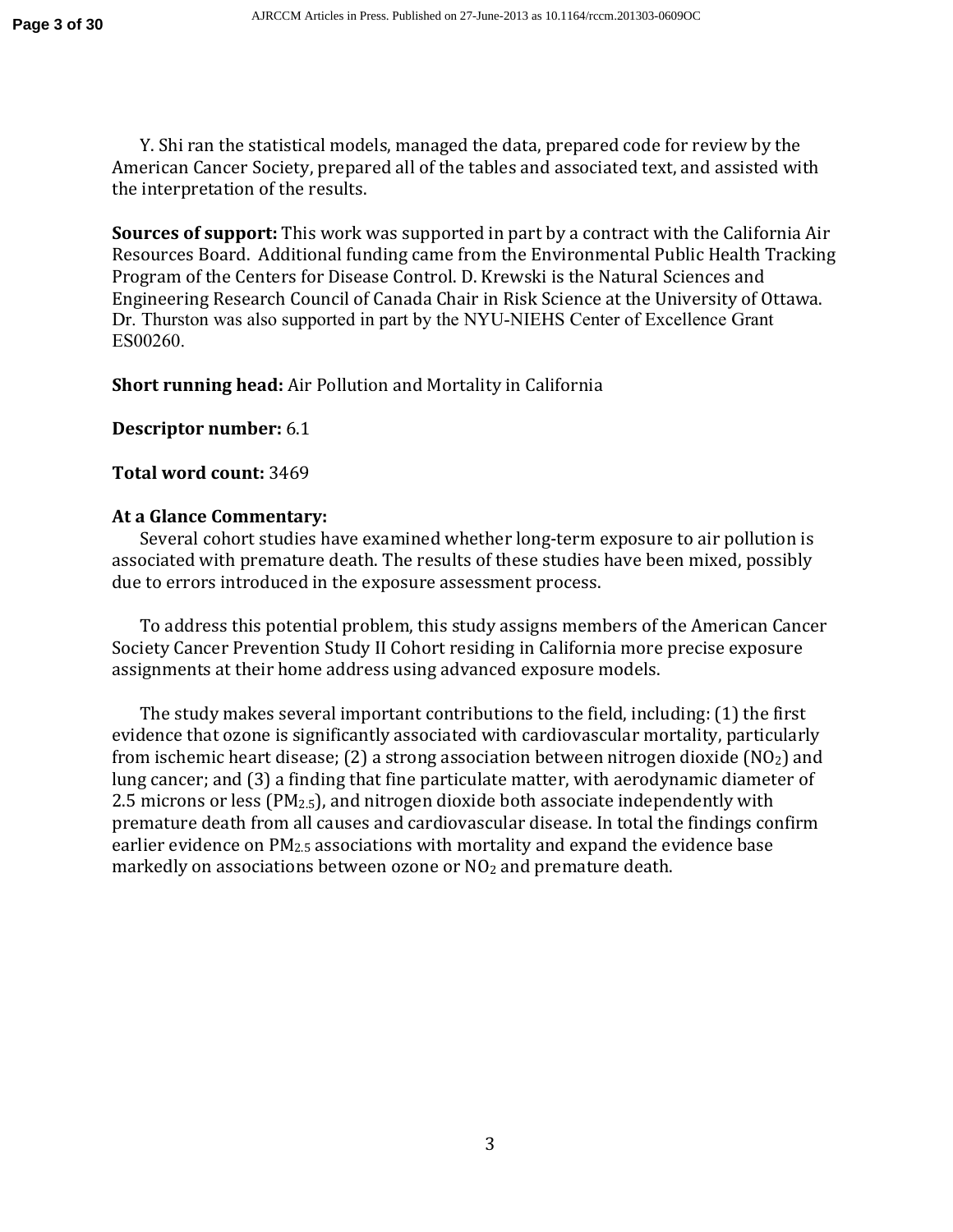#### **Abstract**

**Rationale:** Although substantial scientific evidence suggests that chronic exposure to ambient air pollution contributes to premature mortality, uncertainties exist in the size and consistency of this association. Uncertainty may arise from inaccurate exposure assessment.

**Objective:** To assess the associations of three criteria air pollutants (fine particulate matter, ozone and nitrogen dioxide) with risk of mortality in a large cohort of California adults using individualized exposure assessments.

**Methods:** For fine particulate matter and nitrogen dioxide, we used land use regression models to derive predicted individualized exposure at the home address. For ozone, we estimated exposure with an inverse distance weighting interpolation. Standard and multilevel Cox survival models were used to assess the association between air pollution and mortality.

**Measurements:** Data for 73,711 subjects that resided in California were abstracted from the American Cancer Society Cohort Cancer Prevention II Cohort, with baseline ascertainment of individual characteristics in 1982 and follow up of vital status through to 2000. Exposure data were derived from government monitors.

**Results:** Exposure to fine particulate matter, ozone and nitrogen dioxide were all positively associated with ischemic heart disease mortality. Nitrogen dioxide (a marker for traffic pollution) and fine particulate matter were also associated with mortality from all causes combined. Only nitrogen dioxide had significant positive association with lung cancer mortality.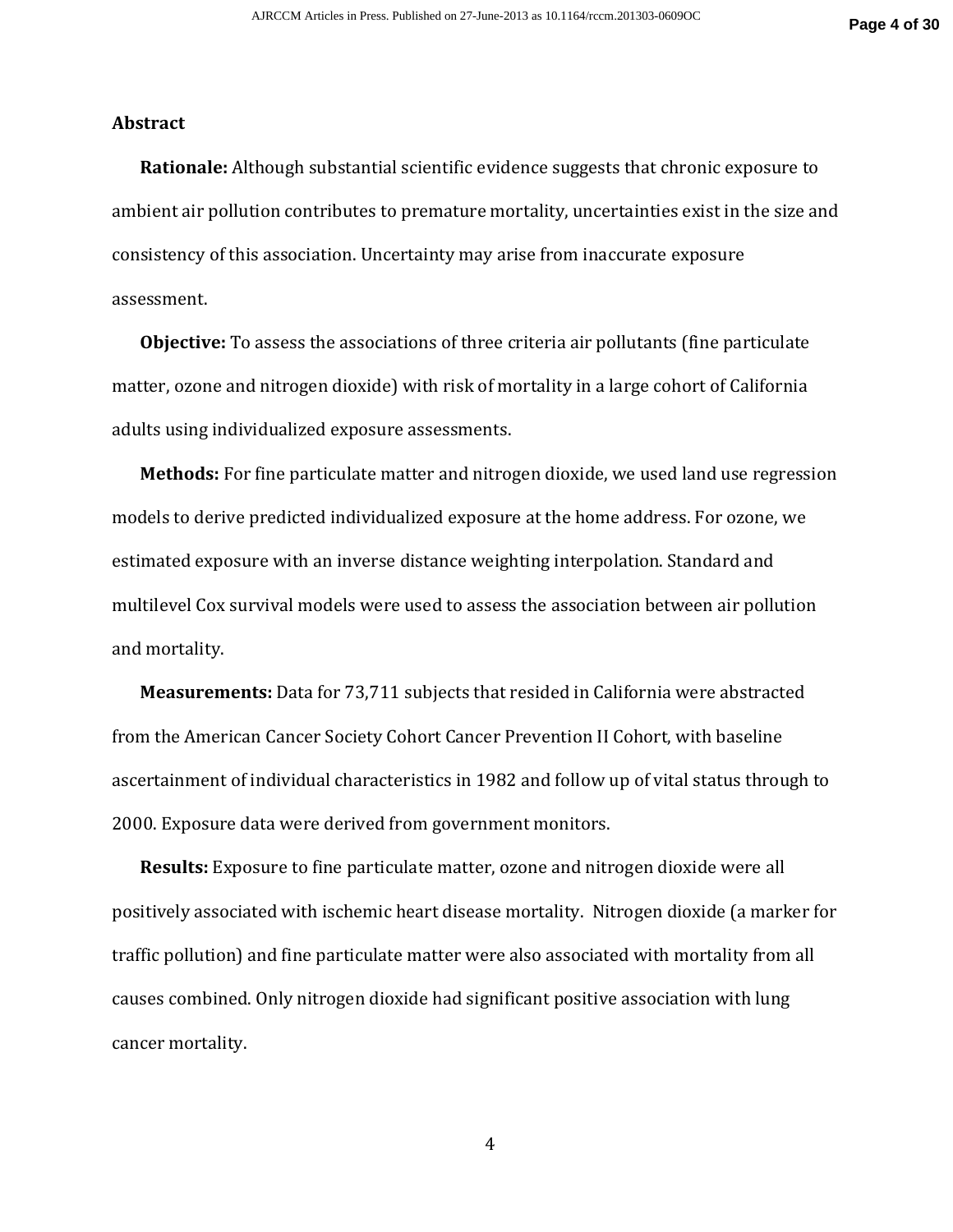**Conclusions:** Using the first individualized exposure assignments in this important cohort, we found positive associations of fine particulate matter, ozone and nitrogen dioxide with mortality. The positive associations of nitrogen dioxide suggest that traffic pollution relates to premature death.

*Abstract length: 250 words*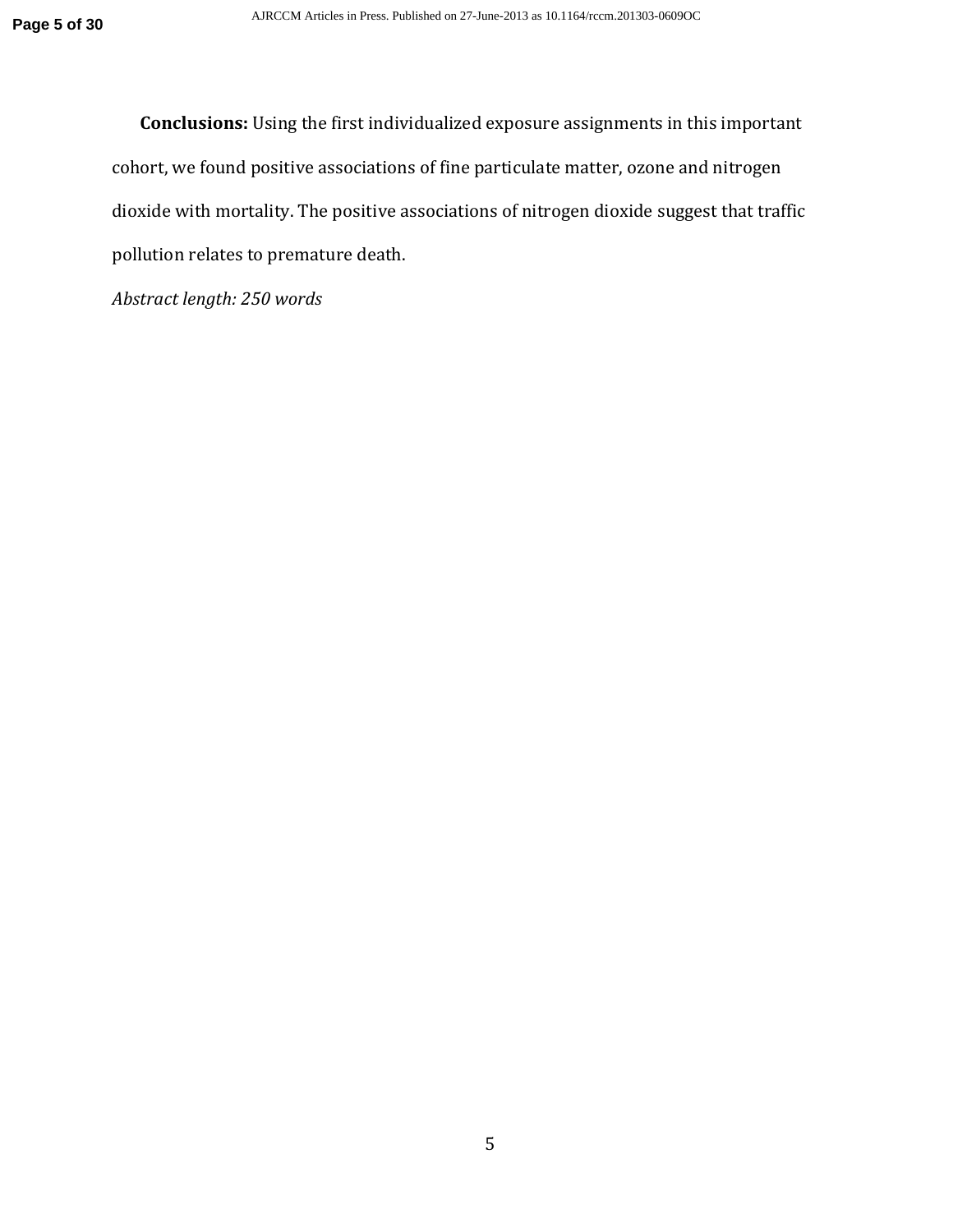#### **Introduction**

A substantial body of evidence suggests that long-term exposure to combustion-related air pollution contributes to the development of chronic disease and can lead to premature death (1-6). Exposure to air pollution affects huge populations globally. As a result, the public health impact can be large (7, 8).

 Using data from the American Cancer Society's (ACS) Cancer Prevention Study II (CPS-II), a nationwide cohort study of nearly 1.2 million adults who have been followed for mortality since 1982, several studies have been published examining associations of metropolitan-level air pollution and mortality (3, 9-11). In those studies, exposure data were derived at the metropolitan scale, relying on between-city exposure contrasts using central monitor data.

In addition, two studies using CPS-II data evaluated within-city (i.e., Los Angeles and New York) exposure contrasts in fine particulate matter with aerodynamic diameter of 2.5 microns or less (PM2.5) (2). Both studies assigned exposure to the ZIP code postal area of residence, but in the study from Los Angeles  $(2)$ , the PM<sub>2.5</sub>-mortality dose-response relationship was stronger than that for the full nationwide cohort and in the study from New York City, the relationship was weaker (3). The ZIP code areas, while more specific than the metropolitan area, may still have introduced error in the exposure assignment that led to the inconsistent results. Another recent study based on individualized exposures found little association between  $PM_{2.5}$  exposure and mortality in a cohort of male health professionals (12); however, in that study if home address records were missing, then workplace addresses were used for exposure assignment, possibly leading to measurement error. Conversely, an earlier study based on a large cohort of nurses reported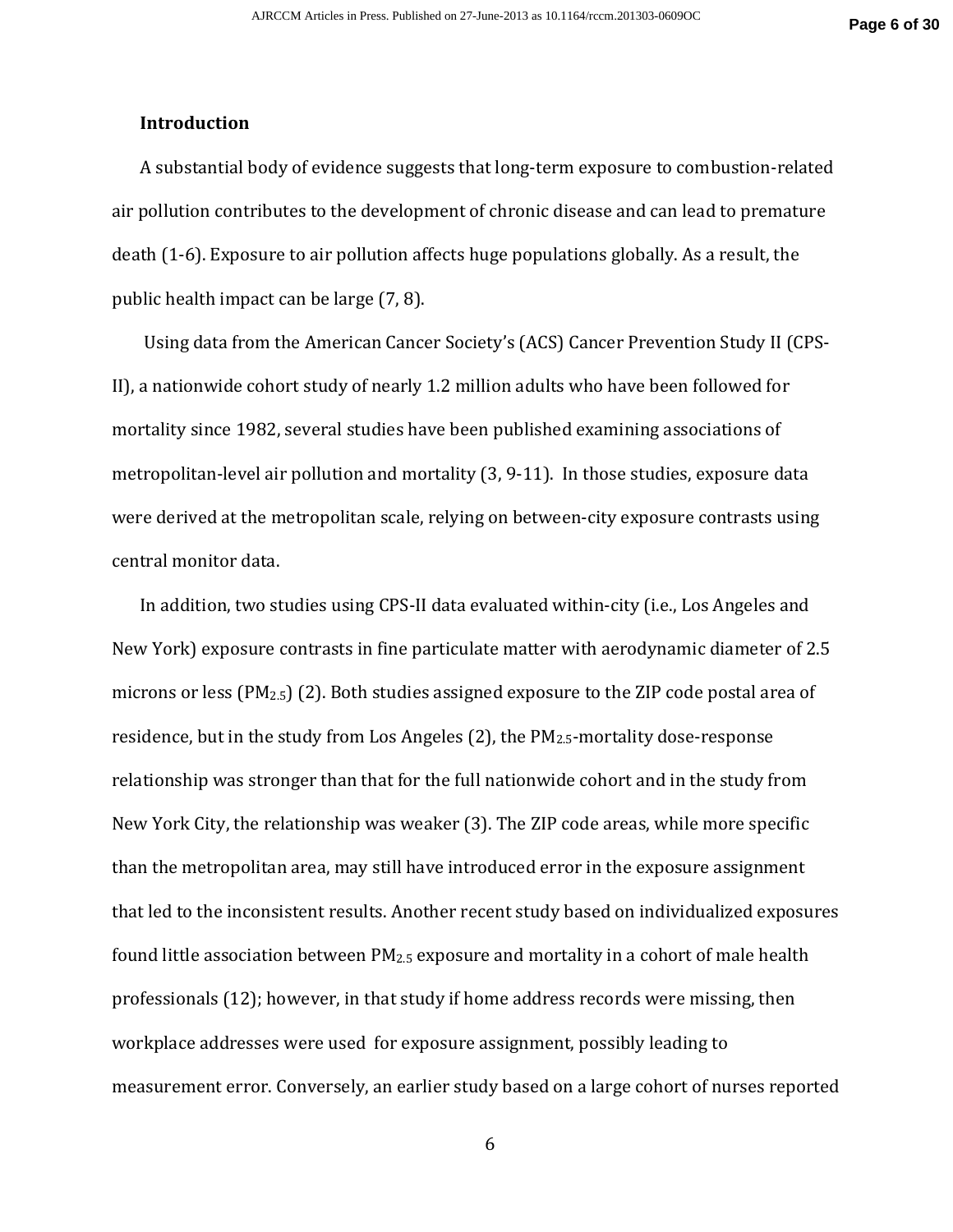strong and significant associations of  $PM<sub>2.5</sub>$  with mortality, using essentially the same exposure model, but with complete home address information for exposure assignment (13). Viewed together, these findings suggest that uncertainties in the characterization of the dose-response may be due partly to the errors in exposure estimates arising from the lack of specificity of the coordinates used to link addresses to the exposure estimates. A need therefore exists to investigate and understand how individualized estimates of exposure at the home address influence the observed dose-response function.

In the present analysis, individualized exposure estimates were developed and assigned to the home address for more than 73,000 California residents enrolled in CPS-II. These estimates were used to assess the association of three criteria air pollutants ( $PM_{2.5}$ , ozone and nitrogen dioxide) with risk of mortality. We also sought to understand the joint effects of the pollutants in co- and multi-pollutant models. Although CPS-II is a nationwide cohort, we limited this analysis to California because the state has a wide range of pollution exposures and a good monitoring network.

#### **Methods**

The ACS CPS-II cohort was enrolled in 1982 (details are presented elsewhere (3, 14)). For purposes of this paper, vital status was ascertained through to 2000. Subjects with valid postal addresses had their residential locations geocoded. After limiting to residence in the State of California and making exclusions for missing data on key covariates, there were 73,711 subjects available for analysis.

We assigned exposure for  $PM_{2.5}$ , nitrogen dioxide (NO<sub>2</sub>) and ozone (O<sub>3</sub>). Monthly average monitoring data for  $PM_{2.5}$  were available at 112 sites between 1998 and 2002. NO<sub>2</sub>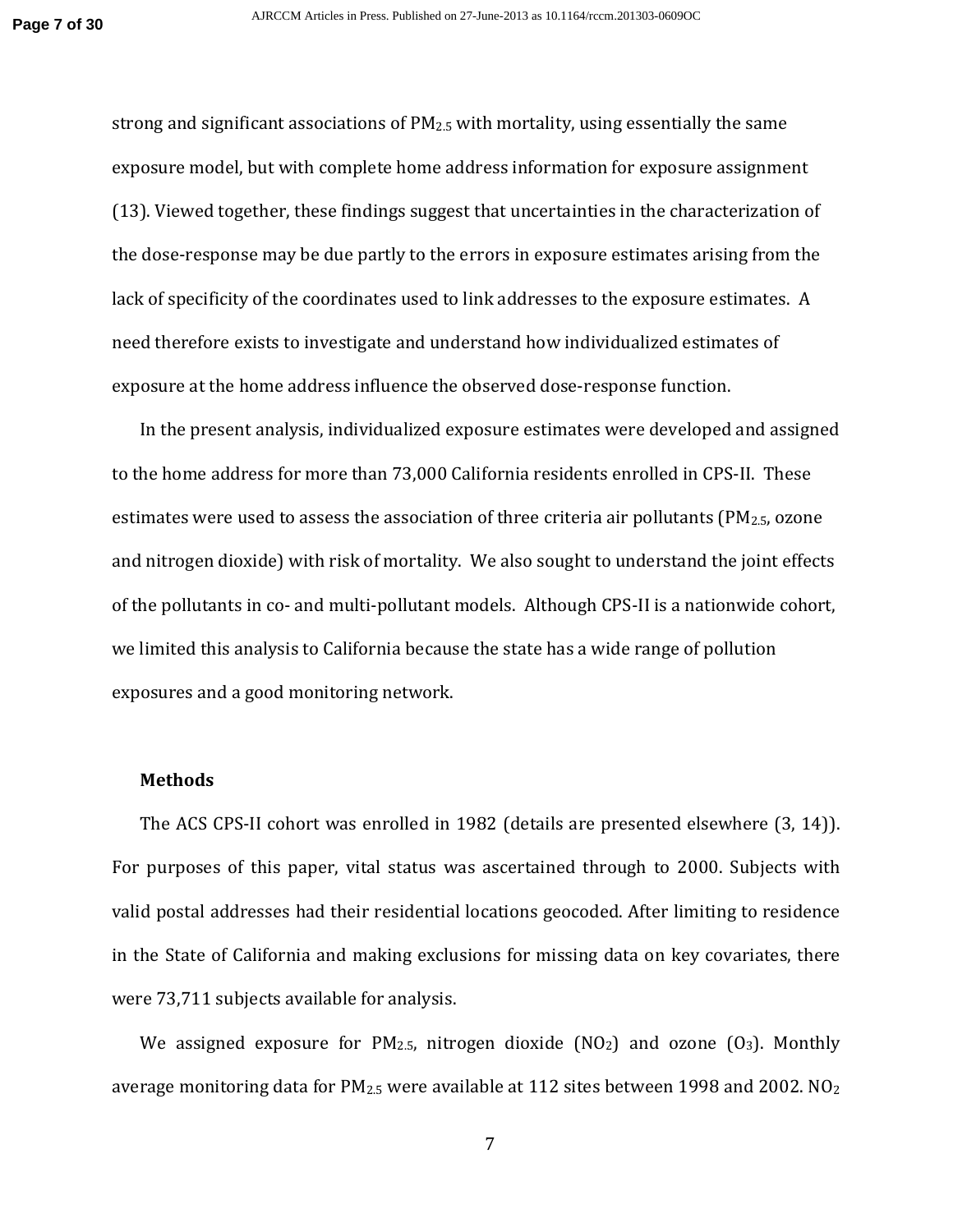and  $O_3$  data were available over the period 1988-2002 at 138 and 262 sites, respectively.  $PM_{2.5}$  and  $NO<sub>2</sub>$  exposures were assessed using land use regression models (LUR) that were selected from more than 70 possible land use covariates (15). The  $PM_{2.5}$  model additionally included an advanced remote sensing model coupled with atmospheric modeling (16). LUR models were selected with the deletion/substitution/addition (DSA) algorithm (17). The DSA algorithm, which aggressively tests nearly all polynomial covariate combinations, uses v-fold cross-validation to evaluate potential models. In this instance of v-fold crossvalidation, data are first partitioned into 10 roughly equal parts, i.e., folds. The model is then trained on 9 folds and cross-validated on the left out fold. This is repeated a total of 10 times so every fold is used as a cross-validation data set. The model selection method avoids the potential problems of over-fitting on all the data or on a large training set and then using a cross-validation subset (details presented elsewhere (15, 18)). For ozone, we extracted monthly averaged values from 1988-2002 and calculated the Inverse Distance Weighting (IDW) models with the decay parameter set to the inverse of the square of the distance from all sites within a 50 km radius of operational monitors during any particular month. Estimates for all pollutants were then assigned to geocoded baseline residential addresses of the CPS-II subjects, and the monthly values were averaged for the entire time period available.

We employed a comprehensive set of individual risk factor variables operationalized through 42 covariates similar to those used in previous studies of the CPS-II cohort (3, 18). Individual-level variables controlled for lifestyle, dietary, demographic, occupational, and educational factors, and ecological variables extracted from the 1990 US Census in the ZIP code of residence were used to control for potential "contextual" neighborhood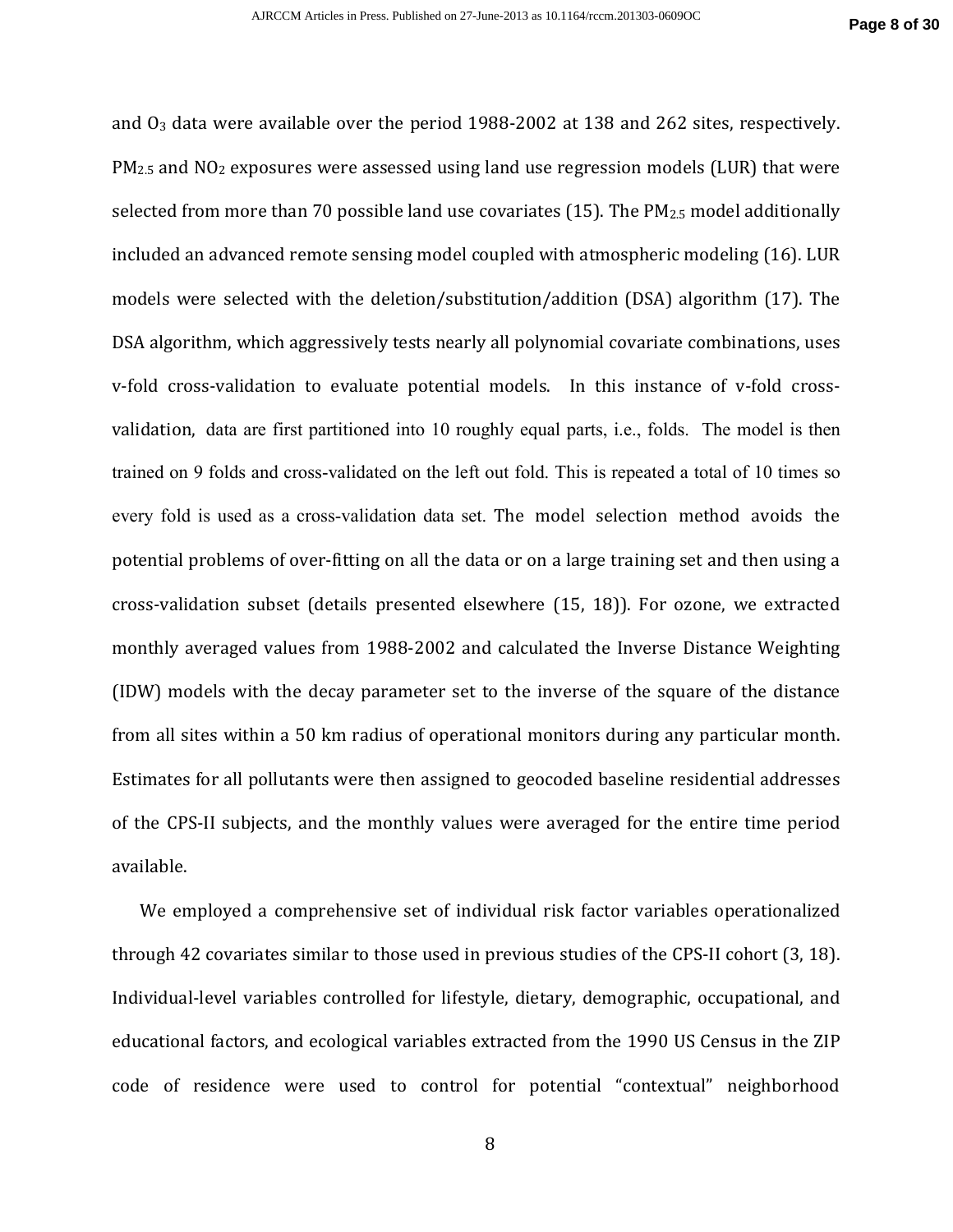confounding (including unemployment, poverty, income inequality, and racial composition).

We assessed the association between air pollution and mortality using standard and multilevel Cox proportional hazards regression models. Control for place of residence was also applied in the five largest conurbations – defined by the four consolidated metropolitan statistical areas (CMSA) of California and the metropolitan statistical area (MSA) of San Diego – that potentially have lower mortality rates than non-metropolitan areas. This pattern is consistent with what has been termed the "non-metropolitan mortality penalty," where non-metropolitan areas tend to have higher death rates compared to metropolitan areas (19). Because metropolitan areas also have high pollution, failure to control for residence in large urban areas has the potential to confound associations between mortality and air pollution.

We evaluated the association between air pollution and several causes of death, including cardiovascular disease (CVD), ischemic heart disease (IHD), stroke, respiratory disease, and lung cancer. We also evaluated "all other" causes of death, excluding the preceding causes, to serve as a negative "control". Finally, we evaluated mortality from all causes combined.

#### **Results**

Table 1 compares characteristics of the nationwide CPS-II cohort used in previous analyses to the subset selected for this analysis (a detailed description of exclusions and sample selection is provided elsewhere (18)). Minor differences in alcohol consumption and education are apparent, but overall the California cohort appears to have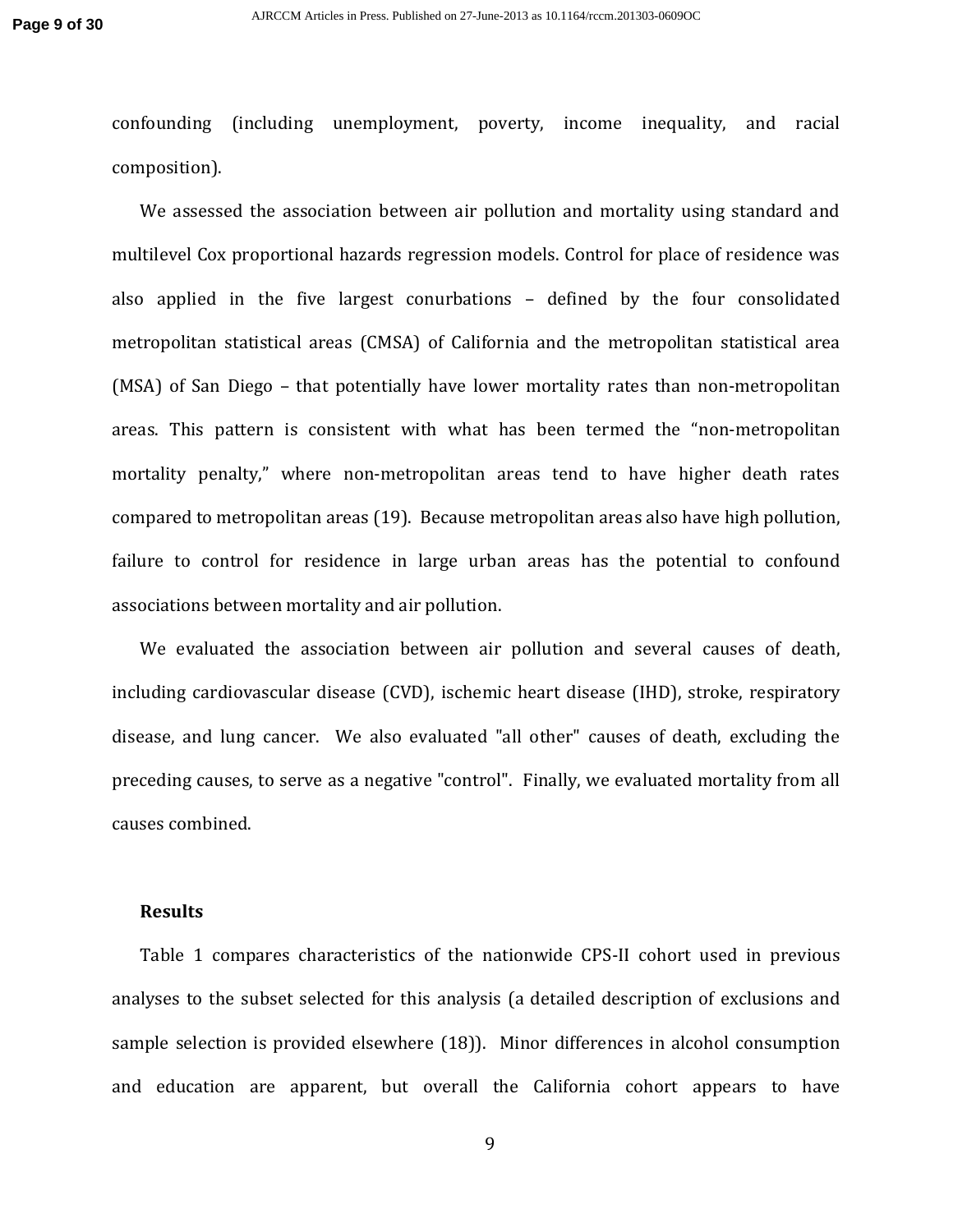characteristics similar to the nationwide cohort. Subjects included in this analysis were widely distributed across California, giving comprehensive coverage for much of the State's population (54 of 58 California counties were represented).

Table 2A shows the mean, variance and percentiles of each pollutant as estimated by the different models employed here. All models display considerable variation in the exposures assigned to the home address. Most pollutants show moderate to high positive correlations (Table 2B). The exception is between interpolated ozone and  $NO<sub>2</sub>$  estimates, which displays a weak negative correlation.

Estimates of adjusted relative risks (RR) and 95% confidence intervals (CI) are reported in Table 3. All RR estimates are given over the interquartile range of each specific pollutant. We assessed residual spatial autocorrelation in the health effect estimates with a multilevel Cox model (3). Because the multilevel clustering and autocorrelation analysis had minimal impact on the risk estimates, only results for the standard Cox models are reported.

For PM<sub>2.5</sub> we observe significantly elevated RR for mortality from all causes (RR = 1.032, 95% CI: 1.002, 1.068), CVD (RR = 1.064, 95% CI: 1.016, 1.114), and IHD (RR = 1.111, 95% CI: 1.045, 1.181). Deaths from stroke, respiratory causes and lung cancer had positive relative risks with less precision and confidence intervals that included unity. No association is present with other causes.

 $NO<sub>2</sub>$  is significantly and positively associated with all cause (RR = 1.031, 95% CI: 1.008, 1.056), CVD (RR = 1.048, 95% CI: 1.010, 1.087), IHD (RR = 1.066, 95% CI: 1.015, 1.119), stroke (RR = 1.078, 95% CI: 1.016, 1.145), and lung cancer (RR = 1.078, 95% CI: 1.016,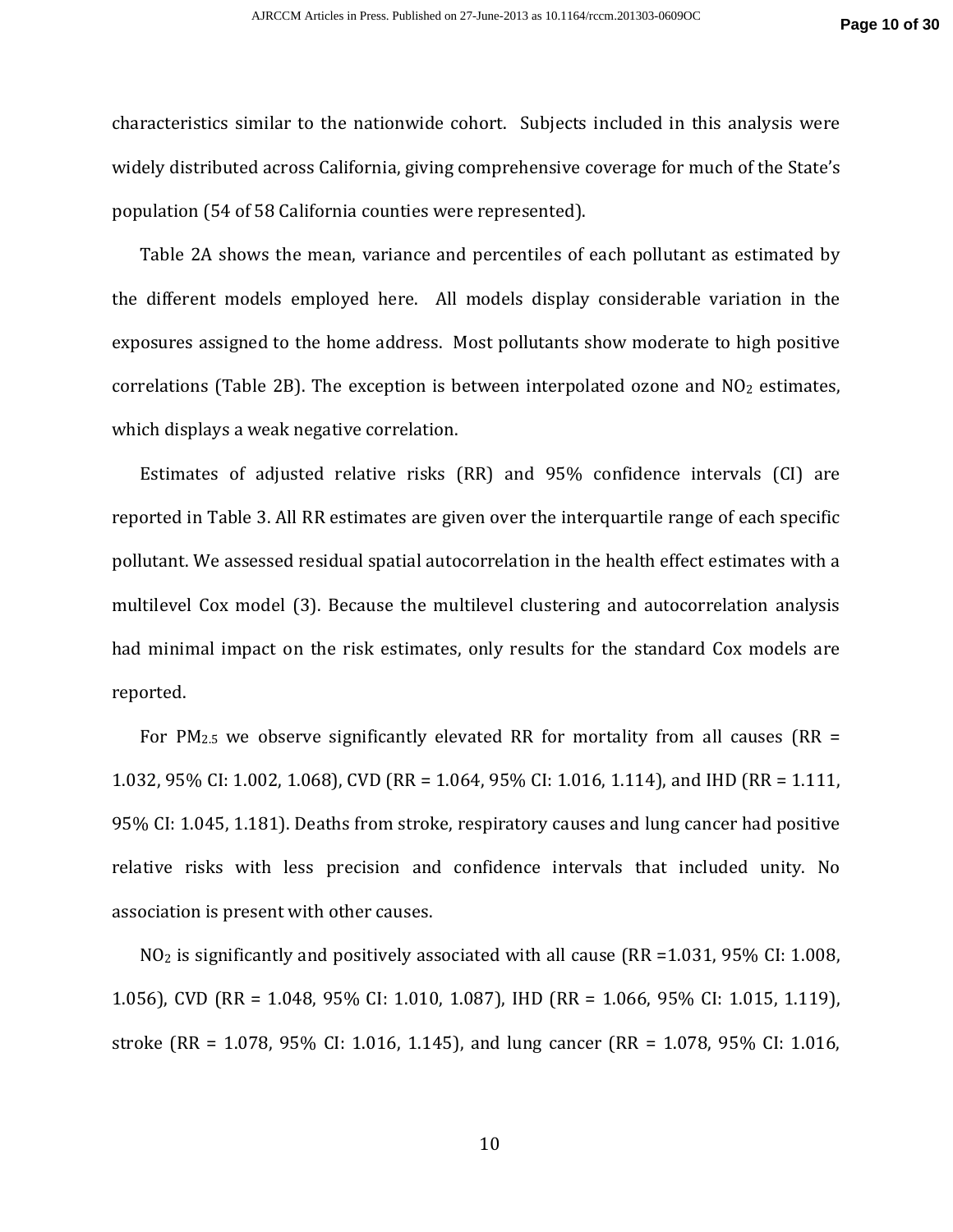1.145) mortality. Respiratory deaths and those from all other causes were not associated with  $NO<sub>2</sub>$ .

While there was no association between  $O_3$  and all-cause mortality, there was a positive association with CVD mortality (RR =1.045, 95% CI: 0.986, 1.108) and a significantly elevated risk for IHD death (RR =  $1.104$ ,  $95\%$  CI: 1.021, 1.194). O<sub>3</sub> had a positive association with stroke and respiratory deaths that lacked precision and a marginally significant negative association with deaths from lung cancer. There was no association with other causes.

We compared the risk estimates obtained from single pollutant models with risk estimates from two-pollutant and multipollutant models (see Table 4). In models that included PM2.5 and NO2, the PM2.5 associations with mortality from all causes were reduced to about half the size of those in the single pollutant models and the estimates became insignificant. When ozone and PM2.5 were included in the same all-cause mortality model, the effects from PM2.5 remained significantly elevated and became slightly larger. A similar pattern was observed with CVD and IHD, where the effects of  $PM_{2.5}$  were attenuated with NO2 but remained unchanged in the presence of the ozone estimates (See Figure 1).

The  $NO<sub>2</sub>$  associations with CVD and IHD were attenuated when  $PM<sub>2.5</sub>$  was included in the model, but they became slightly larger when  $O_3$  was included.  $O_3$  continued to show elevated risks for CVD and IHD in the two-pollutant models with either  $NO<sub>2</sub>$  or  $PM<sub>2.5</sub>$ included. For respiratory deaths, PM<sub>2.5</sub> continued to have elevated but insignificant risk estimates, while neither of the other two pollutants were associated with respiratory mortality. For lung cancer,  $NO<sub>2</sub>$  consistently displayed significantly elevated risks in two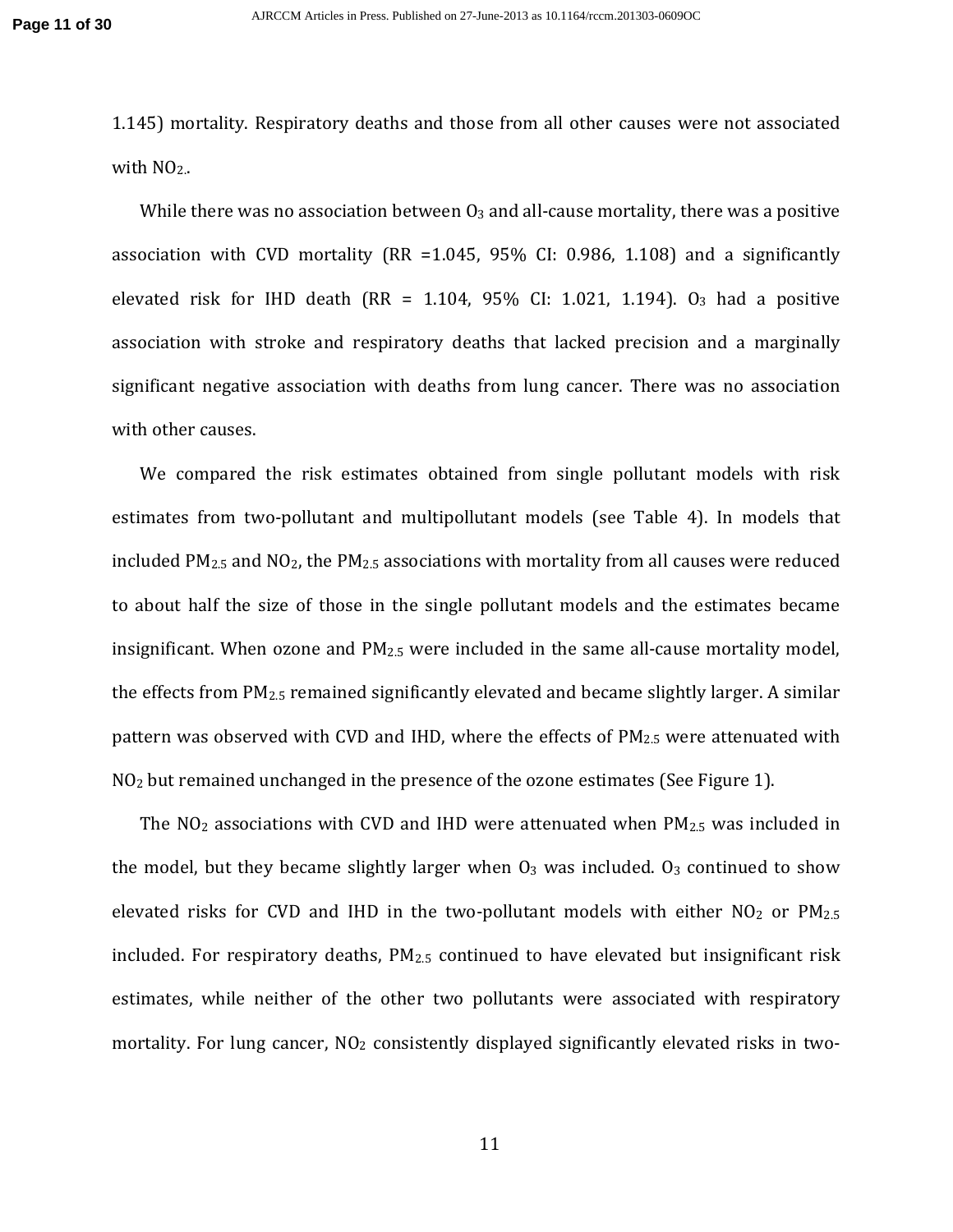pollutant models. When combined with ozone,  $PM_{2.5}$  associations with lung cancer increased, but remained insignificant.

In multipollutant models containing all three pollutants,  $NO<sub>2</sub>$  had the strongest associations with all-cause mortality, CVD and with lung cancer, while PM<sub>2.5</sub> tended to have stronger effects on deaths from IHD. Intercorrelations among the various pollutants, however, likely contribute to bias in individual pollutant risk estimates in such simultaneous pollutant models, so these results must be interpreted with caution. In multipollutant models, PM2.5 continued to produce elevated risks for all cause, CVD, IHD and respiratory mortality, but none of these estimates was statistically significant.  $O_3$  had elevated risks on CVD, and it remained a significant predictor of IHD deaths even with the other pollutants in the model.

There was little evidence of associations with the other causes of death in the two pollutant or multipollutant models.

In Figure 1, we illustrate results from cumulative risk index (CRI) models for CVD and IHD mortality that show the extent to which one pollutant confounds the others (see the Online Supplement for details of the CRI methods). Comparisons of CRI based on combinations of pollutants estimated jointly and independently can also provide a means of understanding the joint impacts of the atmospheric mixture on survival. For example with CVD mortality, the combined hazard ratio (HR) of  $NO<sub>2</sub>$  and  $O<sub>3</sub>$  assuming independence is 1.048\*1.045=1.095. However, the combined HR based on the two-pollutant survival model is 1.121, suggesting a synergy of effect among the pollutants. A similar pattern of synergy is also observed for IHD mortality.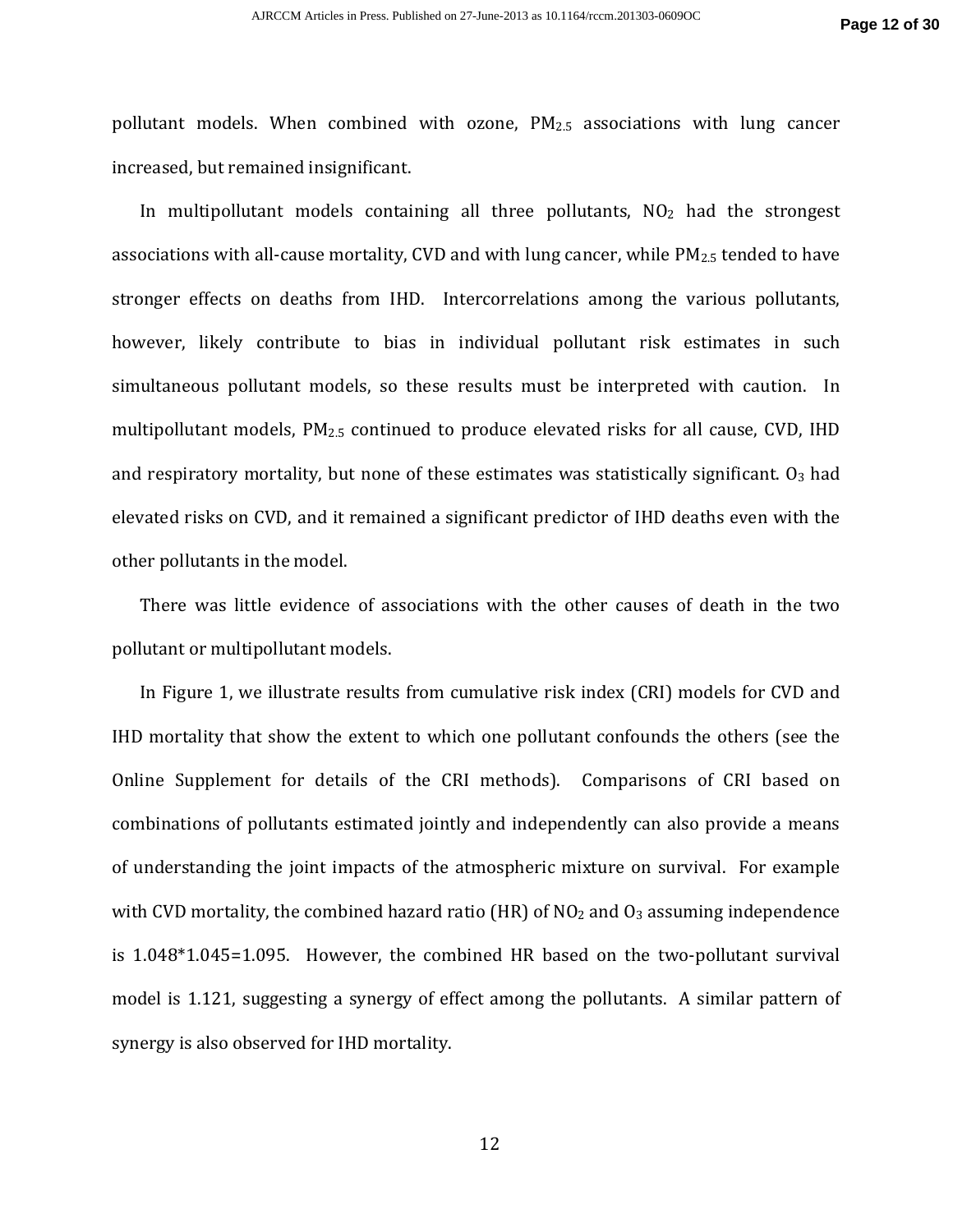Such a comparative assessment is illustrated in Figure 1 for three pollutants,  $NO_2$ ,  $O_3$ , and PM2.5 and two causes of death, CVD and IHD. The hazard ratios evaluated at their respective IQRs for the three pollutants are presented singly, based on the three possible two-pollutant models, and the single three-pollutant model. There is some modest increase in the CRI for models containing  $PM<sub>2.5</sub>$  and either NO<sub>2</sub> or O<sub>3</sub> compared to each of the models with just a single pollutant. The model with  $NO<sub>2</sub>$  and  $O<sub>3</sub>$ , however, is larger than either of the other two-pollutant models and has a similar CRI to the three-pollutant model, suggesting that a combination of  $NO<sub>2</sub>$  and  $O<sub>3</sub>$  is sufficient to characterize the toxicity of the pollutant mixture in this study, at least with respect to the three pollutants considered.

The CRI suggests that there is little marginal contribution to CVD and IHD mortality from the addition of  $PM_{2.5}$  in the presence of the mixture represented by  $NO<sub>2</sub>$  and  $O<sub>3</sub>$ . We also caution that in this interpretation the confidence intervals clearly overlap each of the CRIs we have calculated. This limits our ability to infer the set of minimally sufficient pollutants required to fully capture the toxicity of the atmosphere in California.

#### **Discussion**

We sought to estimate the effects of three criteria air pollutants on premature death in California. This study was motivated by earlier research from Los Angeles that showed PM<sub>2.5</sub> exerted a large significant effect on all-cause mortality and mortality from CVD. Other studies, including those based on data from the ACS CPS-II, showed heterogeneous health effect estimates that potentially resulted from lack of precision in the exposure assessment. To address this problem, we developed detailed exposure assessment models that included auxiliary information and assigned resulting estimates of exposure to the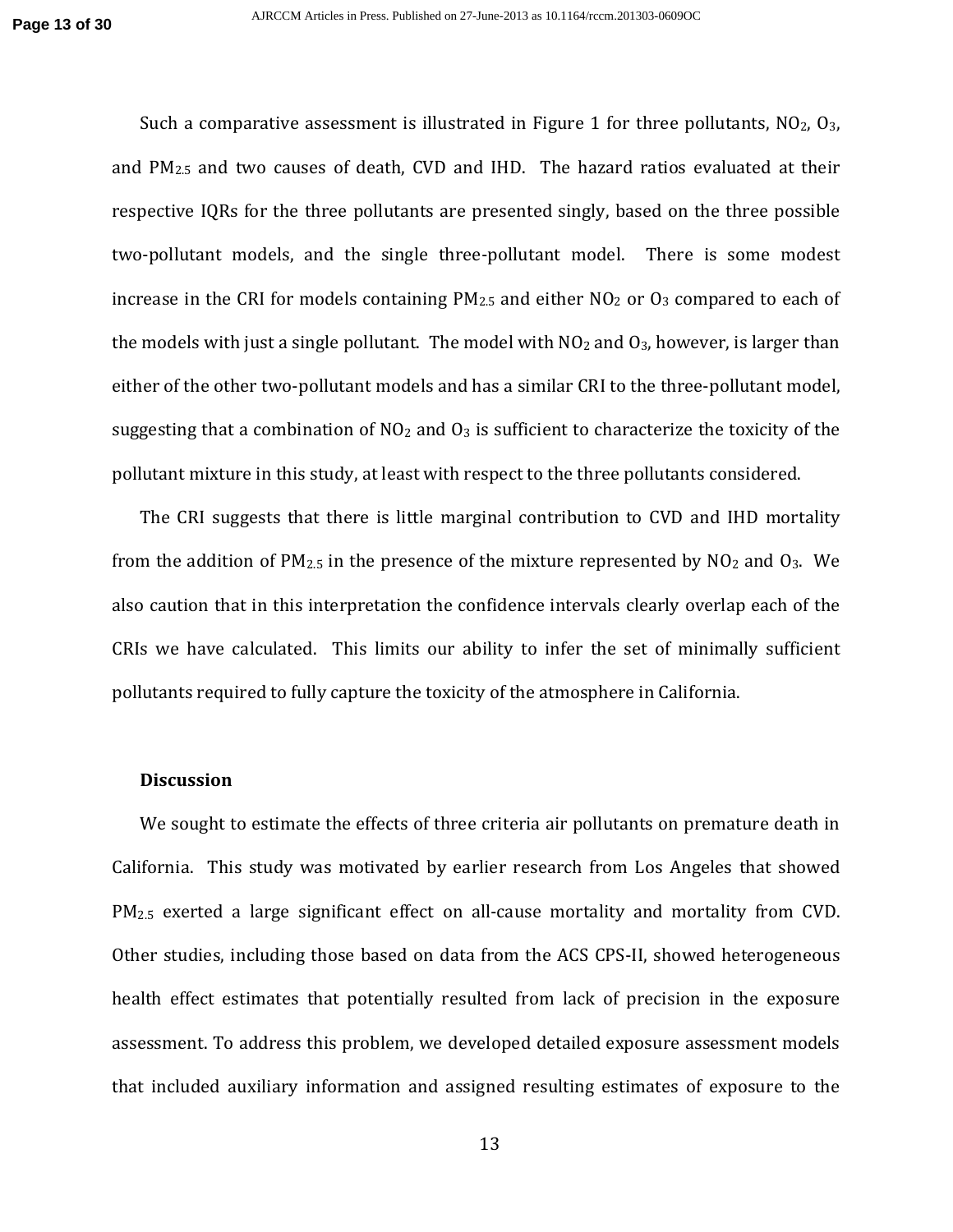baseline residential address of more than 73,000 subjects with valid data from the ACS CPS-II cohort.

Several important results deserve mention. First, findings of associations of  $PM_{2.5}$  with all-cause and cardiovascular mortality are consistent with those reported from our previous analyses of the full, nationwide CPS-II cohort (see Krewski et al. (3)). Table 5 shows that results for all-cause, CVD and IHD mortality from the current study are similar, though slightly weaker than from the study of the nationwide cohort. The difference in exposure metrics had little impact on the risk estimates for  $PM_{2.5}$ . We also fit models specifically for Los Angeles to compare to earlier results (2). While the sample size is different here due to limitations in the geocoding, the results show that effects in Los Angeles continue to be higher than those in either the national study or the rest of the state. We also examine the dose-response function for non-linearity because levels in Los Angeles are generally higher than in many other parts of the state, but we found no evidence of nonlinearity in the dose response function based on visual inspection of spline plots and formal measures of model fit (AIC and BIC results not shown). This suggests that either the population of LA is more susceptible to air pollution, the air pollution there is more toxic, or both.

Second, the strongest associations with mortality appear to be for exposures that are effectively markers for traffic-related air pollution. The largest predictors of  $NO<sub>2</sub>$  in the LUR model were measures of roadway length near the monitors, although we cannot rule out other contributions to modeled concentrations such as heating and industrial sources, particularly given the generally higher concentrations of  $NO<sub>2</sub>$  during the winter when home heating contributes to emissions of  $NO<sub>2</sub>$  precursors (20). This exposure measure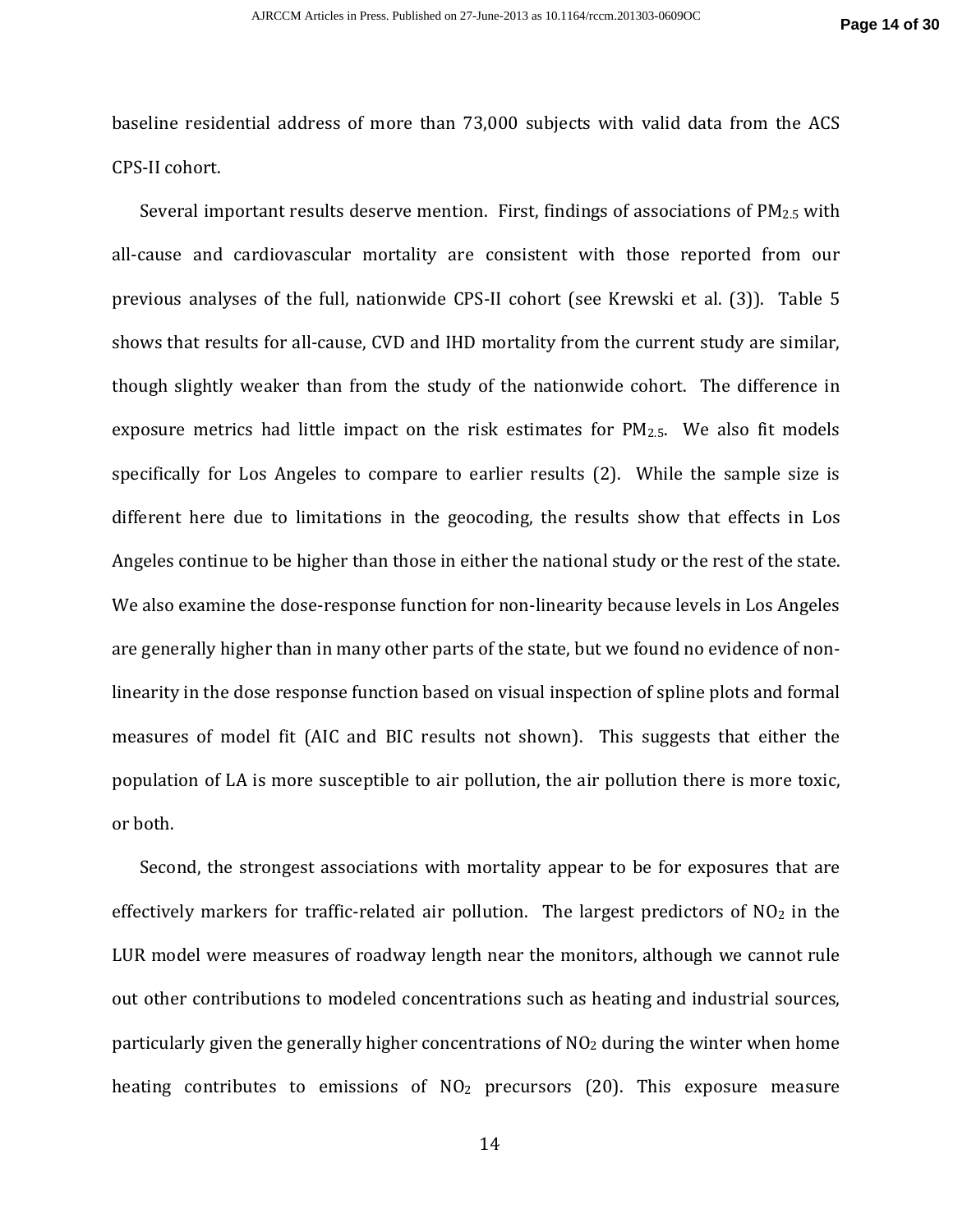demonstrated significant associations with all-cause, CVD, IHD, and lung cancer mortality. In multipollutant models, these associations remained elevated, but became insignificant in some models, probably due to multicollinearity among the pollutants. We also examined direct measures of proximity to roadways in earlier studies (18), and found these markers of traffic had positive coefficients, but the findings were null, suggesting that the improved exposure estimates with the LUR model may have reduced exposure measurement error.

Our results are broadly consistent with several studies from Europe where  $NO<sub>2</sub>$ exposure was positively associated with mortality (21, 22). In an American study of male truck drivers,  $NO<sub>2</sub>$  was found to be independently associated with all-cause and causespecific mortality, even after controlling for occupational exposures (23). In a comprehensive review by the Health Effects Institute, effects of traffic-related pollution on mortality were identified as suggestive, but insufficient to establish a causal association (24). When viewed in the context of the emerging literature, our results strengthen the evidence base on the effects of traffic-related air pollution on mortality.

Although acute exposure to ozone has been related to mortality (25), here we observed a significant positive association between long-term ozone exposure and cardiovascular disease mortality, notably for IHD. The strength of association for ozone was similar to that of PM2.5 and NO2. The association of ozone with IHD were mildly confounded by PM2.5; however, the two exposures had moderately high correlation and given the extensive auxiliary information in the  $PM_{2.5}$  model, the  $PM_{2.5}$  estimates may have dominated by virtue of lower exposure measurement error (26). Ozone nevertheless continued to exhibit a significant association with IHD, even with  $PM_{2.5}$  in the model.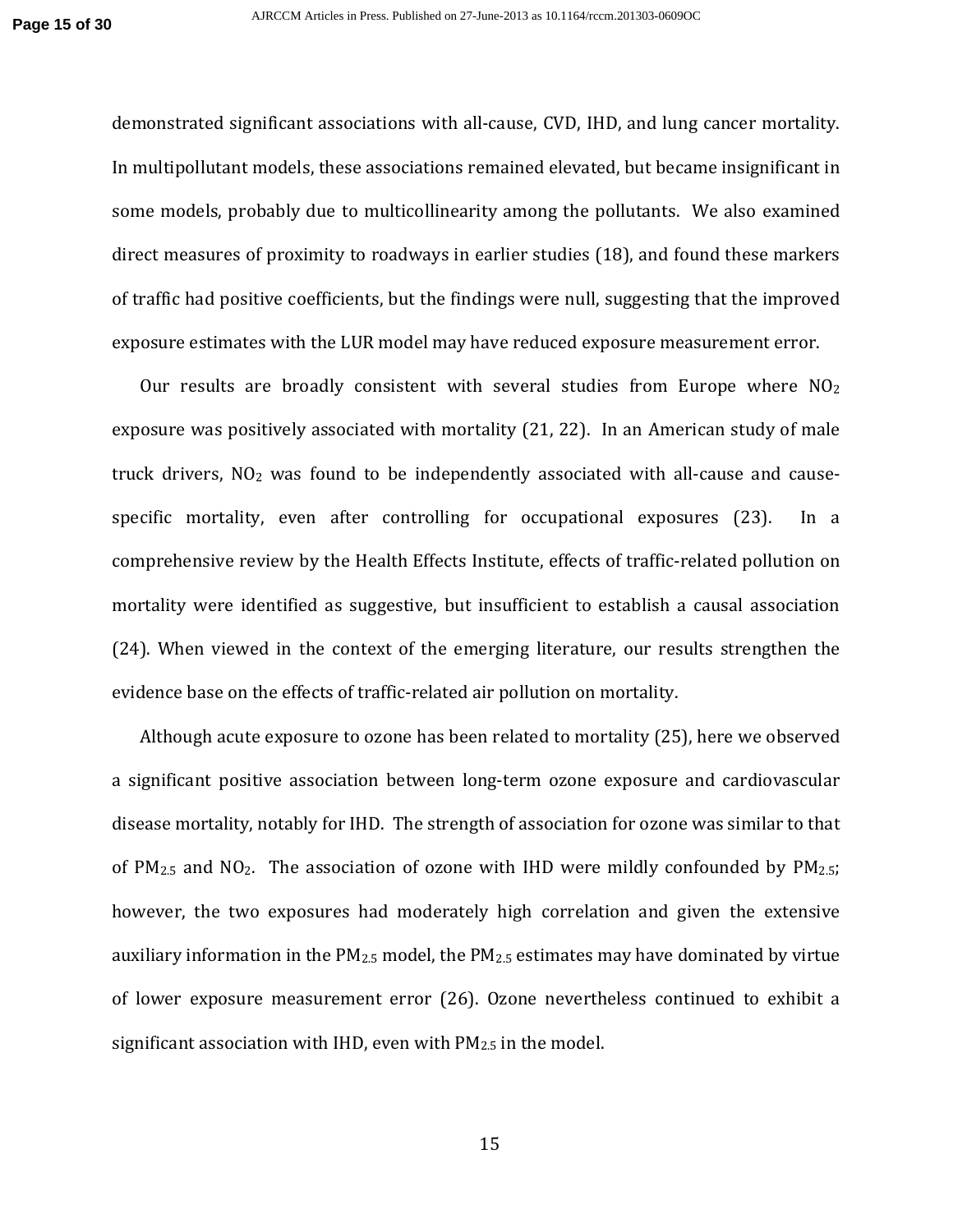Interestingly, positive RR estimates for ozone became larger when  $NO<sub>2</sub>$  was included in the model (see Figure 1). We hypothesize that this results from the negative correlation between the two pollutants due to the atmospheric chemistry, such that in areas where ozone is high,  $NO<sub>2</sub>$  tends to be low and vice versa (27, 28). If both pollutants represent harmful constituents of the complex mixture of ambient air pollutions, each would contaminate the comparison for calculating "clean" atmospheres when assessing the risk of the other pollutant. In such instances, the comparison groups with lower pollution levels may also have higher mortality resulting in part from higher levels of the other pollutant that occupies the opposite spatial pattern. We found a negative, significant association between ozone and lung cancer, which became insignificant when  $NO<sub>2</sub>$  was included in the model. These findings together suggest the importance of having both ozone and  $NO<sub>2</sub>$  in models that attempt to predict health effects from either pollutant. We did observe a weak negative correlation between the two pollutants; however, subsequent analyses showed that in four of the five major urban regions of California,  $NO<sub>2</sub>$  and moderately high negative correlations with ozone (see Online Supplement for details), which supports the possibility of the positive confounding we have observed here and of the hypothesis that both pollutants need to be in the model for correct inference on either.

Unlike previous analyses (14) we did not see a significant association between respiratory disease and ozone. In the present analysis, however, the number of respiratory deaths was much smaller than in the earlier national study. The point estimate here was elevated and of similar size to that reported in an earlier analysis of the nationwide cohort (3); consequently, the lack of significant association may have resulted from the lower event numbers. In contrast to earlier results,  $PM_{2.5}$  did have a positive association with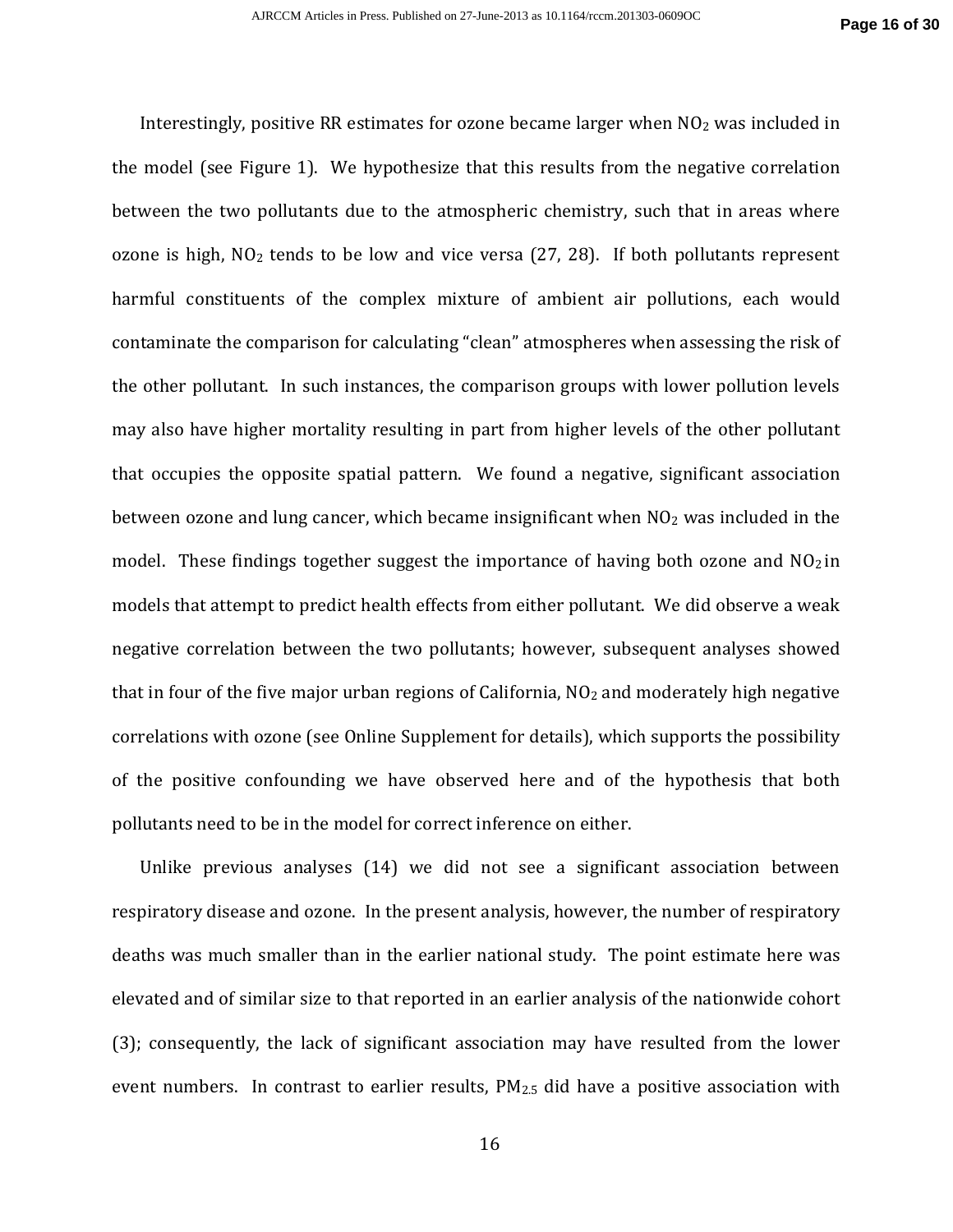respiratory mortality, which tended to get stronger with the inclusion of co-pollutants, particularly ozone. In the correlational analyses done by major urban regions (see Appendix), we observed significant negative correlations between ozone and  $PM_{2.5}$ suggesting again the potential for positive confounding.

Several strengths and limitations merit mention. For  $NO<sub>2</sub>$  and  $PM<sub>2.5</sub>$ , we used advanced exposure assessment models informed by auxiliary information that had good predictive capacity. These models, however, were based on government monitoring data, and the placement of the government monitoring sites might be less representative of all exposure domains because they are chosen to represent background conditions. For the most part, near road environments are not well represented in this network, limiting the ability to predict small-area variations near roadways. Our estimates of ozone exposure likely do not capture the small area variation that can occur in open space areas and other areas away from roadways (27). Nonetheless, by assigning exposures that vary among individuals within cities, this study extends the applicability of the risk estimates to support studies that have an interest in assessing the health impacts of air pollutants within cities, which is being increasingly done to justify the health benefits of urban planning and climate mitigation interventions (29, 30).

Regarding limitations, there were no follow up surveys conducted in the full CPS-II, and key lifestyle characteristics may have changed during the follow up (e.g., smoking rates declined precipitously across California between 1982 and 2000) (31). If the declines in smoking rates were spatially associated with the air pollution levels, these would have the capacity to confound our air pollution risk estimates. We also lacked information on mobility during the follow up and on key microenvironments such as in-transit exposures,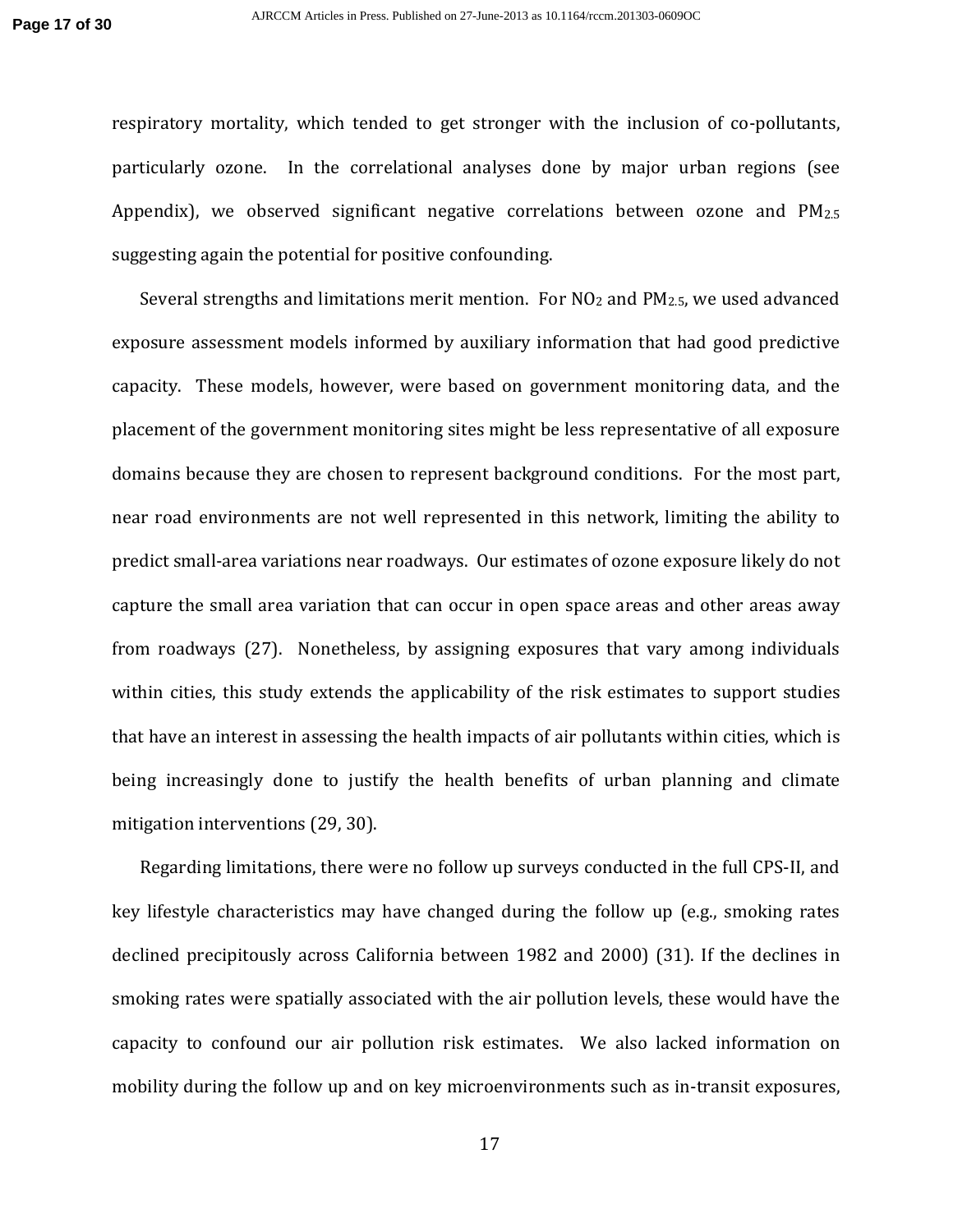which contribute substantially to inter-individual variability in air pollution exposures (32).

In conclusion, our results suggest that several components of the combustion-related air pollution mixture are significantly associated with increased all-cause and causespecific mortality. Associations with CVD deaths in general and IHD in particular stand out as most consistent in our analyses. The strong associations of  $NO<sub>2</sub>$  with all-cause, CVD and lung cancer mortality are suggestive of traffic-related pollution as a cause of premature death. The potential for positive confounding between ozone and  $NO<sub>2</sub>$  requires increased attention in future research. Given the indications that ozone may relate significantly to CVD mortality, future research may lead to refined ozone exposure assessment with lower measurement error. In sum, the associations observed here reduce key uncertainties on the relationship between air pollution and mortality and confirm that air pollution is a significant risk factor for mortality.

#### **Acknowledgements**

This work was supported in part by a contract with the California Air Resources Board. Additional funding came from the Environmental Public Health Tracking Program of the Centers for Disease Control. D. Krewski is the Natural Sciences and Engineering Research Council of Canada Chair in Risk Science at the University of Ottawa. Dr. Thurston was also supported in part by the NYU-NIEHS Center of Excellence Grant ES00260.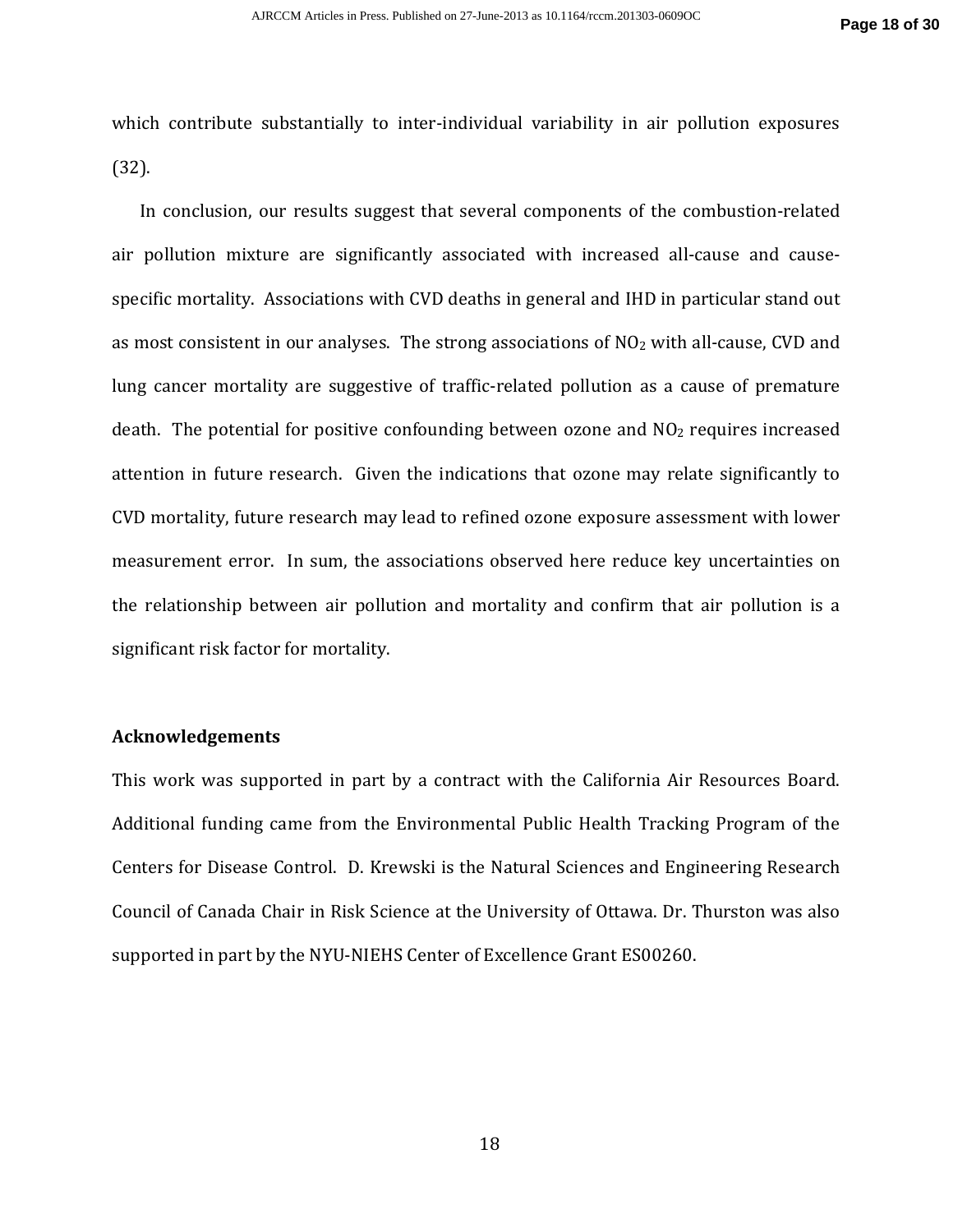## **References**

- 1. Brook RD, Rajagopalan S, Pope CA, Brook JR, Bhatnagar A, Diez-Roux AV, Holguin F, Hong Y, Luepker RV, Mittleman MA, et al. Particulate Matter Air Pollution and Cardiovascular Disease. *Circulation* 2010; 121: 2331-2378.
- 2. Jerrett M, Burnett RT, Ma R, Pope CA, 3rd, Krewski D, Newbold KB, Thurston G, Shi Y, Finkelstein N, Calle EE, et al. Spatial analysis of air pollution and mortality in Los Angeles. *Epidemiology* 2005; 16: 727-736.
- 3. Krewski D, Jerrett M, Burnett RT, Ma R, Hughes E, Shi Y, Turner MC, Pope CA, 3rd, Thurston G, Calle EE, et al. Extended follow-up and spatial analysis of the American Cancer Society study linking particulate air pollution and mortality. *Res Rep Health Eff Inst* 2009: 5-114; discussion 115-136.
- 4. Pope CA, III, Burnett RT, Thurston GD, Thun MJ, Calle EE, Krewski D, Godleski JJ. Cardiovascular mortality and long-term exposure to particulate air pollution: epidemiological evidence of general pathophysiological pathways of disease. *Circulation* 2004; 109: 71-77.
- 5. Pope CA, III, Burnett RT, Turner MC, Cohen A, Krewski D, Jerrett M, Gapstur SM, Thun MJ. Lung Cancer and Cardiovascular Disease Mortality Associated with Ambient Air Pollution and Cigarette Smoke: Shape of the Exposure–Response Relationships. *Environ Health Perspect* 2011; 119.
- 6. Chen H, Goldberg MS, Villeneuve PJ. A systematic review of the relation between longterm exposure to ambient air pollution and chronic diseases. *Rev Environ Health*  2008; 23: 243-297.
- 7. Pope CA, III, Dockery DW. Health effects of fine particulate air pollution: lines that connect. *J Air Waste Manag Assoc* 2006; 56: 709-742.
- 8. Lim SS, Vos T, Flaxman AD, Danaei G, Shibuya K, Adair-Rohani H, Amann M, Anderson HR, Andrews KG, Aryee M, et al. A comparative risk assessment of burden of disease and injury attributable to 67 risk factors and risk factor clusters in 21 regions, 1990- 2010: a systematic analysis for the Global Burden of Disease Study 2010. *Lancet*  2012; 380: 2224-2260.
- 9. Krewski D, Burnett RT, Goldberg MS, Hoover K, Siemiatycki J, Abrahamowicz M, White WH. Part I: Replication and Validation. In: Reanalysis of the Harvard Six Cities Study and the American Cancer Society Study of Particulate Air Pollution and Mortality. A Special Report of the Institute's Particle Epidemiology Reanalysis Project. Cambridge, MA: Health Effects Institute; 2000.
- 10. Pope CA, Burnett RT, Thun MJ, Calle EE, Krewski D, Ito K, Thurston GD. Lung cancer, cardiopulmonary mortality, and long-term exposure to fine particulate air pollution. *Jama-J Am Med Assoc* 2002; 287: 1132-1141.
- 11. Pope CA, 3rd, Thun MJ, Namboodiri MM, Dockery DW, Evans JS, Speizer FE, Heath CW, Jr. Particulate air pollution as a predictor of mortality in a prospective study of U.S. adults. *Am J Respir Crit Care Med* 1995; 151: 669-674.
- 12. Puett RC, Hart JE, Schwartz J, Hu FB, Liese AD, Laden F. Are particulate matter exposures associated with risk of type 2 diabetes? *Environ Health Perspect* 2011; 119: 384-389.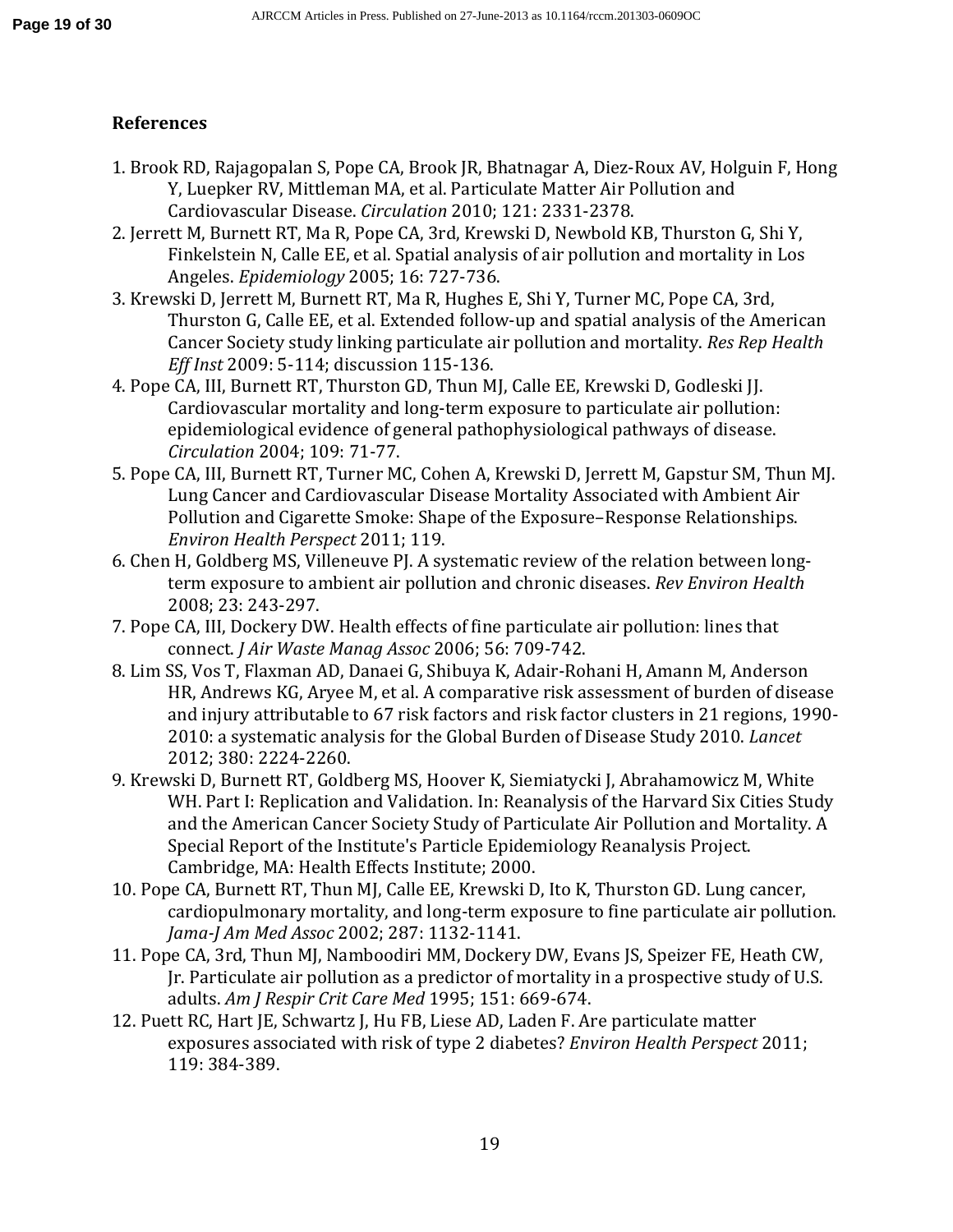- 13. Puett RC, Hart JE, Yanosky JD, Paciorek C, Schwartz J, Suh H, Speizer FE, Laden F. Chronic fine and coarse particulate exposure, mortality, and coronary heart disease in the Nurses' Health Study. *Environ Health Perspect* 2009; 117: 1697-1701.
- 14. Jerrett M, Burnett RT, Pope CA, 3rd, Ito K, Thurston G, Krewski D, Shi Y, Calle E, Thun M. Long-term ozone exposure and mortality. *N Engl J Med* 2009; 360: 1085-1095.
- 15. Beckerman BS, Jerrett M, Martin RV, van Donkelaar A, Ross Z, Burnett RT. Application of the Deletion/Substitution/Addition Algorithm to Selecting Land Use Regression Models for Interpolating Air Pollution Measurements. *Atmos Environ*; doi: 10.1016/j.atmosenv.2013.04.024.
- 16. van Donkelaar A, Martin RV, Brauer M, Kahn R, Levy R, Verduzco C, Villeneuve PJ. Global estimates of ambient fine particulate matter concentrations from satellite-based aerosol optical depth: development and application. *Environ Health Perspect* 2010; 118: 847-855.
- 17. Sinisi SE, van der Laan MJ. Deletion/substitution/addition algorithm in learning with applications in genomics. *Statistical Applications in Genetics and Molecular Biology*  2004; 3: Article18.
- 18. Jerrett M, Burnett RT, Pope III A, Krewski D, Thurston G, Christakos G, Hughes E, Ross Z, Shi Y, Thun M, et al. Spatiotemporal Analysis of Air Pollution and Mortality in California Based on the American Cancer Society Cohort: Final Report. California Air Resources Board; 2011.
- 19. Cosby AG, Neaves TT, Cossman RE, Cossman JS, James WL, Feierabend N, Mirvis DM, Jones CA, Farrigan T. Preliminary evidence for an emerging nonmetropolitan mortality penalty in the United States. *Am J Public Health* 2008; 98: 1470-1472.
- 20. Spengler J, Schwab M, Ryan PB, Colome S, Wilson AL, Billick I, Becker E. Personal exposure to nitrogen dioxide in the Los Angeles Basin. *Air & waste : journal of the Air & Waste Management Association* 1994; 44: 39-47.
- 21. Brunekreef B. Health effects of air pollution observed in cohort studies in Europe. *Journal of exposure science & environmental epidemiology* 2007; 17 Suppl 2: S61-65.
- 22. Cesaroni G, Badaloni C, Gariazzo C, Stafoggia M, Sozzi R, Davoli M, Forastiere F. Longterm exposure to urban air pollution and mortality in a cohort of more than a million adults in Rome. *Environ Health Perspect* 2013; 121: 324-331.
- 23. Hart JE, Garshick E, Dockery DW, Smith TJ, Ryan L, Laden F. Long-term ambient multipollutant exposures and mortality. *Am J Respir Crit Care Med* 2011; 183: 73-78.
- 24. HEI. Health Effects Institute: HEI Panel on the Health Effects of Traffic-Related Air Pollution. Traffic-Related Air Pollution: A Critical Review of the Literature on Emissions, Exposure and Health Effects: Special Report 17. May, 2009; 2009.
- 25. Henrotin JB, Zeller M, Lorgis L, Cottin Y, Giroud M, Bejot Y. Evidence of the role of shortterm exposure to ozone on ischaemic cerebral and cardiac events: the Dijon Vascular Project (DIVA). *Heart* 2010; 96: 1990-1996.
- 26. Zidek JV, Wong H, Le ND, Burnett R. Causality, measurement error and multicollinearity in epidemiology. *Environmetrics* 1996; 7: 441-451.
- 27. Beckerman B, Jerrett M, Brook JR, Verma DK, Arain MA, Finkelstein MM. Correlation of nitrogen dioxide with other traffic pollutants near a major expressway. *Atmos Environ* 2008; 42: 275-290.
- 28. McConnell R, Berhane K, Yao L, Lurmann FW, Avol E, Peters JM. Predicting residential ozone deficits from nearby traffic. *Sci Total Environ* 2006; 363: 166-174.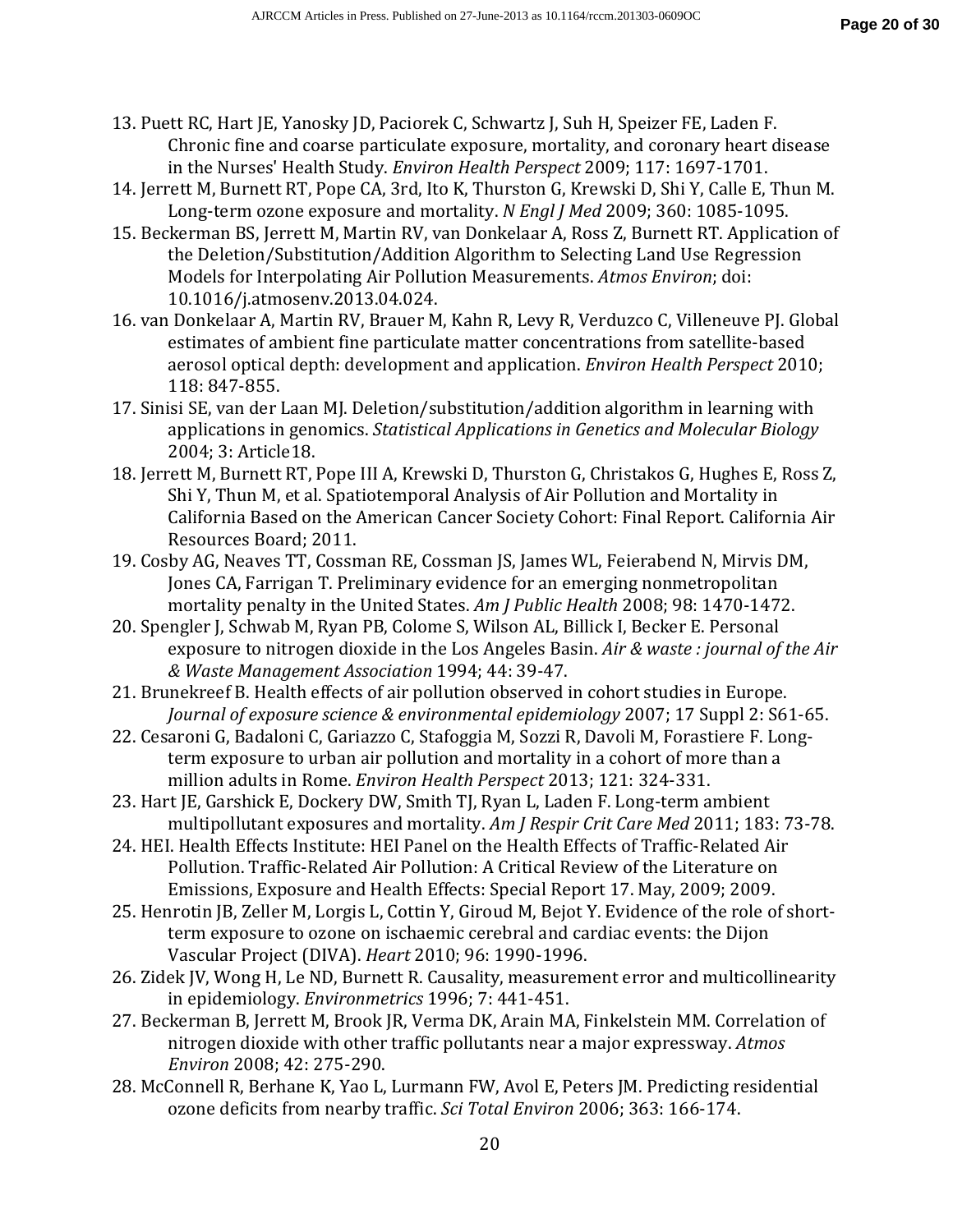- 29. Woodcock J, Edwards P, Tonne C, Armstrong BG, Ashiru O, Banister D, Beevers S, Chalabi Z, Chowdhury Z, Cohen A, et al. Public health benefits of strategies to reduce greenhouse-gas emissions: urban land transport. *Lancet* 2009; 374: 1930-1943.
- 30. Rojas-Rueda D, de Nazelle A, Tainio M, Nieuwenhuijsen MJ. The health risks and benefits of cycling in urban environments compared with car use: health impact assessment study. *Brit Med J* 2011; 343.
- 31. California Department of Public Health CTCP. April 2011 [cited 2012 September 11]. Available from: http://www.cdph.ca.gov/Pages/NR11-031SmokingChart.aspx.
- 32. de Nazelle A, Nieuwenhuijsen MJ, Anto JM, Brauer M, Briggs D, Braun-Fahrlander C, Cavill N, Cooper AR, Desqueyroux H, Fruin S, et al. Improving health through policies that promote active travel: A review of evidence to support integrated health impact assessment. *Environ Int* 2011; 37: 766-777.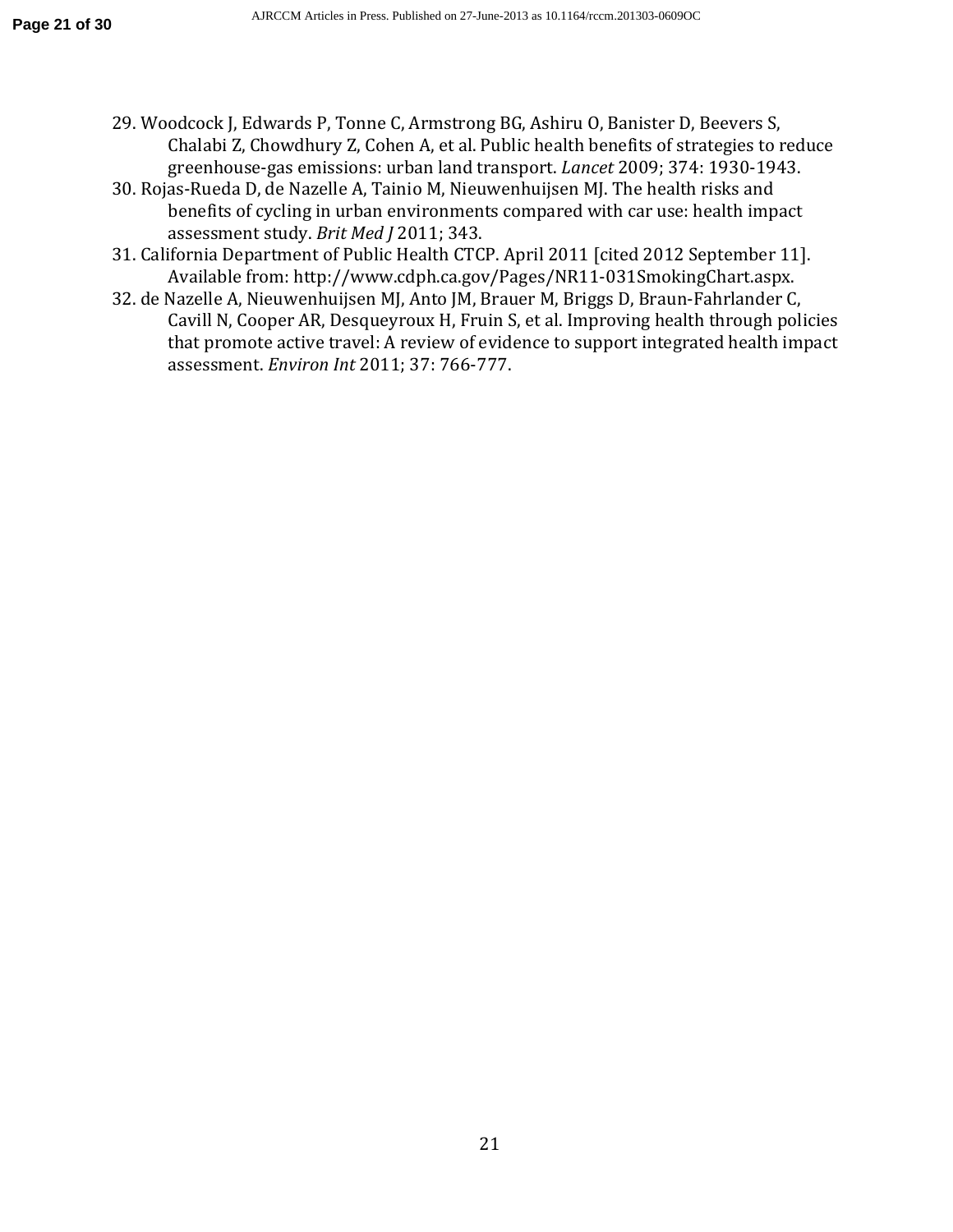## **List of Tables**

## Table 1: Participant characteristics in the Nationwide Study compared to the California Cohort as Percentages or Means with Standard Deviations

| <b>Variable</b>                  | Nationwide  | California   |  |  |  |  |  |
|----------------------------------|-------------|--------------|--|--|--|--|--|
| Participants (n)                 | 485,426     | 73,711       |  |  |  |  |  |
| Participants died from (%)       |             |              |  |  |  |  |  |
| <b>All Causes</b>                | 26.4        | 26.8         |  |  |  |  |  |
| <b>CPD</b>                       | 13.1        | 13.6         |  |  |  |  |  |
| <b>CVD</b>                       | 10.9        | 10.9         |  |  |  |  |  |
| <b>IHD</b>                       | 6.1         | 6.2          |  |  |  |  |  |
| Respiratory                      | 2.2         | 2.7          |  |  |  |  |  |
| <b>Lung Cancer</b>               | 2.0         | 2.0          |  |  |  |  |  |
| All other causes                 | 11.3        | 11.2         |  |  |  |  |  |
| Demographics                     |             |              |  |  |  |  |  |
| Mean (SD) Age (yrs)              | 56.6 (10.5) | 57.4 (10.6)  |  |  |  |  |  |
| Female (%)                       | 56.6        | 56.2         |  |  |  |  |  |
| (% )<br>White                    | 94.2        | 91.6         |  |  |  |  |  |
| Education (%)                    |             |              |  |  |  |  |  |
| < High School                    | 12.1        | 8.7          |  |  |  |  |  |
| <b>High School</b>               | 31.3        | 22.9         |  |  |  |  |  |
| >High School                     | 56.6        | 68.4         |  |  |  |  |  |
| Alcohol consumption (%)          |             |              |  |  |  |  |  |
| Beer                             | 22.9        | 24.1         |  |  |  |  |  |
| No Beer                          | 9.5         | 10.9         |  |  |  |  |  |
| <b>Missing Beer</b>              | 67.6        | 65.0         |  |  |  |  |  |
| Liquor                           | 27.6        | 35.1         |  |  |  |  |  |
| No Liquor                        | 8.7         | 8.9          |  |  |  |  |  |
| <b>Missing Liquor</b>            | 63.7        | 56.0         |  |  |  |  |  |
| Wine                             | 23.1        | 37.3         |  |  |  |  |  |
| No Wine                          | 8.9         | 7.7          |  |  |  |  |  |
| <b>Missing Wine</b>              | 68.0        | 55.0         |  |  |  |  |  |
| <b>Smoking Status</b>            |             |              |  |  |  |  |  |
| Current Smoker (%)               | 21.6        | 19.4         |  |  |  |  |  |
| Cigarettes per day               | 22.1 (12.4) | 21.5 (12.6)  |  |  |  |  |  |
| Years of smoking                 | 33.5 (11.0) | 34.1 (11.4)  |  |  |  |  |  |
| Former Smoker (%)                | 25.9        | 28.9         |  |  |  |  |  |
| Cigarettes per day               | 21.4 (14.7) | 20.8 (14.7)  |  |  |  |  |  |
| Years of smoking                 | 22.2 (12.6) | 22.1 (12.7)  |  |  |  |  |  |
| Age when started smoking (%)     |             |              |  |  |  |  |  |
| < 18 yrs (current smoker)        | 8.9         | 7.7          |  |  |  |  |  |
| < 18 yrs (former smoker)         | 10.0        | 10.3         |  |  |  |  |  |
| Hours per day exposed to smoking | 3.2(4.4)    | 2.7<br>(4.1) |  |  |  |  |  |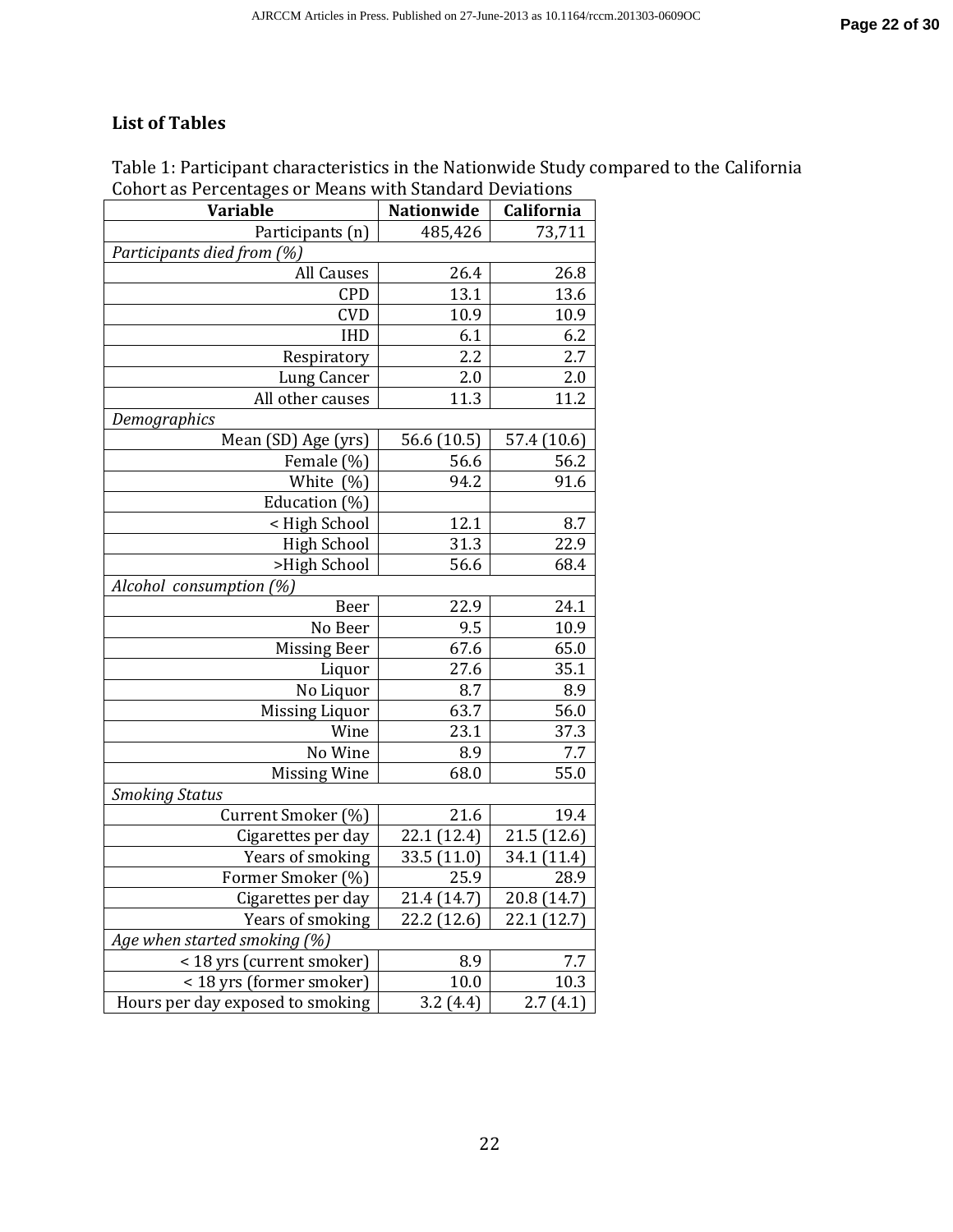|                                        |            |       |                 | <b>Percentiles</b> |       |       |       |       |       |       |       |       |
|----------------------------------------|------------|-------|-----------------|--------------------|-------|-------|-------|-------|-------|-------|-------|-------|
| <b>Air Pollution</b>                   | # Subjects | Mean  | <b>Variance</b> | 0                  |       | 10    | 25    | 50    | 75    | 90    | 95    | 100   |
| PM <sub>2.5</sub> LUR<br>$(\mu g/m^3)$ | 73,711     | 14.09 | 12.42           | 4.25               | 8.29  | 9.45  | 11.60 | 14.03 | 16.90 | 18.42 | 19.36 | 25.09 |
| NO <sub>2</sub> LUR<br>(ppb)           | 73,711     | 12.27 | 8.54            | 3.04               | 7.93  | 8.81  | 10.21 | 12.12 | 14.33 | 16.22 | 17.09 | 21.94 |
| Ozone IDW<br>(ppb)                     | 73,711     | 50.35 | 212.18          | 17.11              | 28.81 | 31.13 | 36.83 | 50.80 | 61.00 | 68.56 | 74.18 | 89.33 |

Table 2A: Distribution of air pollutants at individual level. See footnote for years represented by air pollution exposure<sup>1</sup>

Table 2B: Pearson correlations (x100) between air pollutants (California overall).

|                       | $PM_{2.5}$ LUR | NO <sub>2</sub> LUR |
|-----------------------|----------------|---------------------|
| PM <sub>2.5</sub> LUR |                |                     |
| NO <sub>2</sub> LUR   | 55.10          |                     |
| <b>Ozone IDW</b>      | 55.81          | $-0.71$             |

| Years represented by air pollution exposure estimates |                       |                     |                  |  |  |  |
|-------------------------------------------------------|-----------------------|---------------------|------------------|--|--|--|
| Pollutant                                             | PM <sub>2.5</sub> LUR | NO <sub>2</sub> LUR | <b>Ozone IDW</b> |  |  |  |
| Years                                                 | 1998-2002             | 1988-2002           | 1988-2002        |  |  |  |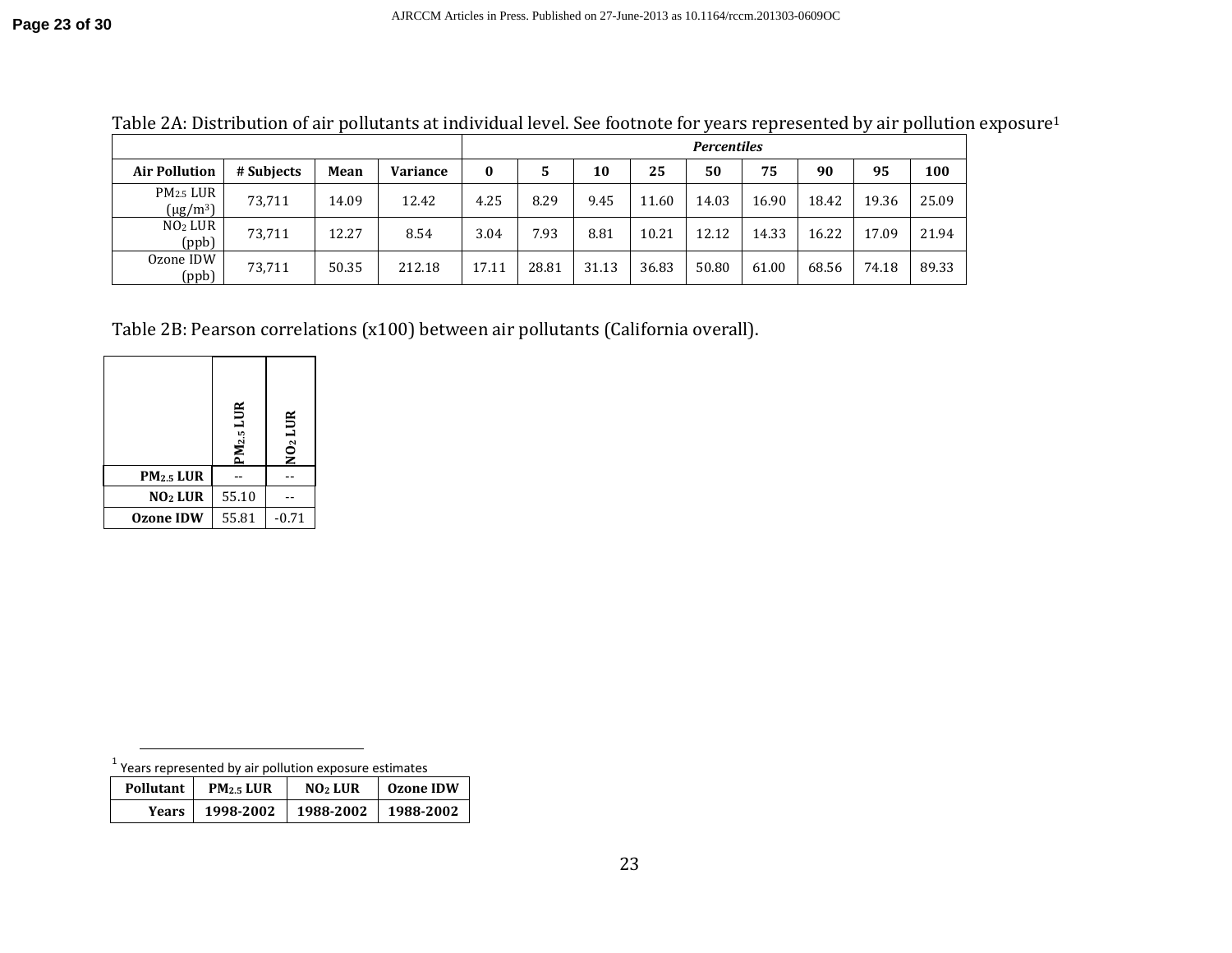Table 3: ACS cohort with follow-up from 1982 to 2000, adjusting for 42 individual level covariates, five CMSA city indicators, seven 1990 ecologic covariates stratifying the baseline hazard function by age (1-year groupings), gender, and race using the standard Cox survival model (95% confidence intervals given in parenthesis). Relative risks are shown for the interquartile range of exposure in each pollutant (i.e., 5.3037  $\mu$ g/m<sup>3</sup> for PM<sub>2.5</sub>; 4.1167 ppb NO<sub>2</sub>; and 24.1782 ppb for O<sub>3</sub>).

|                         | <b>Cause of Death</b> |                       |                       |                |                |                    |                   |
|-------------------------|-----------------------|-----------------------|-----------------------|----------------|----------------|--------------------|-------------------|
| Air<br><b>Pollutant</b> | <b>All Causes</b>     | <b>Cardiovascular</b> | <b>Ischemic Heart</b> | <b>Stroke</b>  | Respiratory    | <b>Lung Cancer</b> | <b>All Others</b> |
|                         | $(n=19,733)$          | $(n=8,046)$           | $(n=4,540)$           | $(n=3,068)$    | $(n=1,973)$    | $(n=1,481)$        | $(n=8,233)$       |
| PM <sub>2.5</sub> LUR   | 1.032                 | 1.064                 | 1.111                 | 1.065          | 1.046          | 1.062              | 0.994             |
|                         | (1.002, 1.062)        | (1.016, 1.114)        | (1.045, 1.181)        | (0.988, 1.148) | (0.953, 1.148) | (0.954, 1.183)     | (0.950, 1.040)    |
| NO <sub>2</sub> LUR     | 1.031                 | 1.048                 | 1.066                 | 1.078          | 0.999          | 1.111              | 1.009             |
|                         | (1.008, 1.056)        | (1.010, 1.087)        | (1.015, 1.119)        | (1.016, 1.145) | (0.927, 1.077) | (1.020, 1.210)     | (0.973, 1.046)    |
| Ozone IDW               | 0.998                 | 1.045                 | 1.104                 | 1.011          | 1.017          | 0.861              | 0.967             |
|                         | (0.960, 1.036)        | (0.986, 1.109)        | (1.021, 1.194)        | (0.919, 1.112) | (0.902, 1.147) | (0.747, 0.992)     | (0.911, 1.027)    |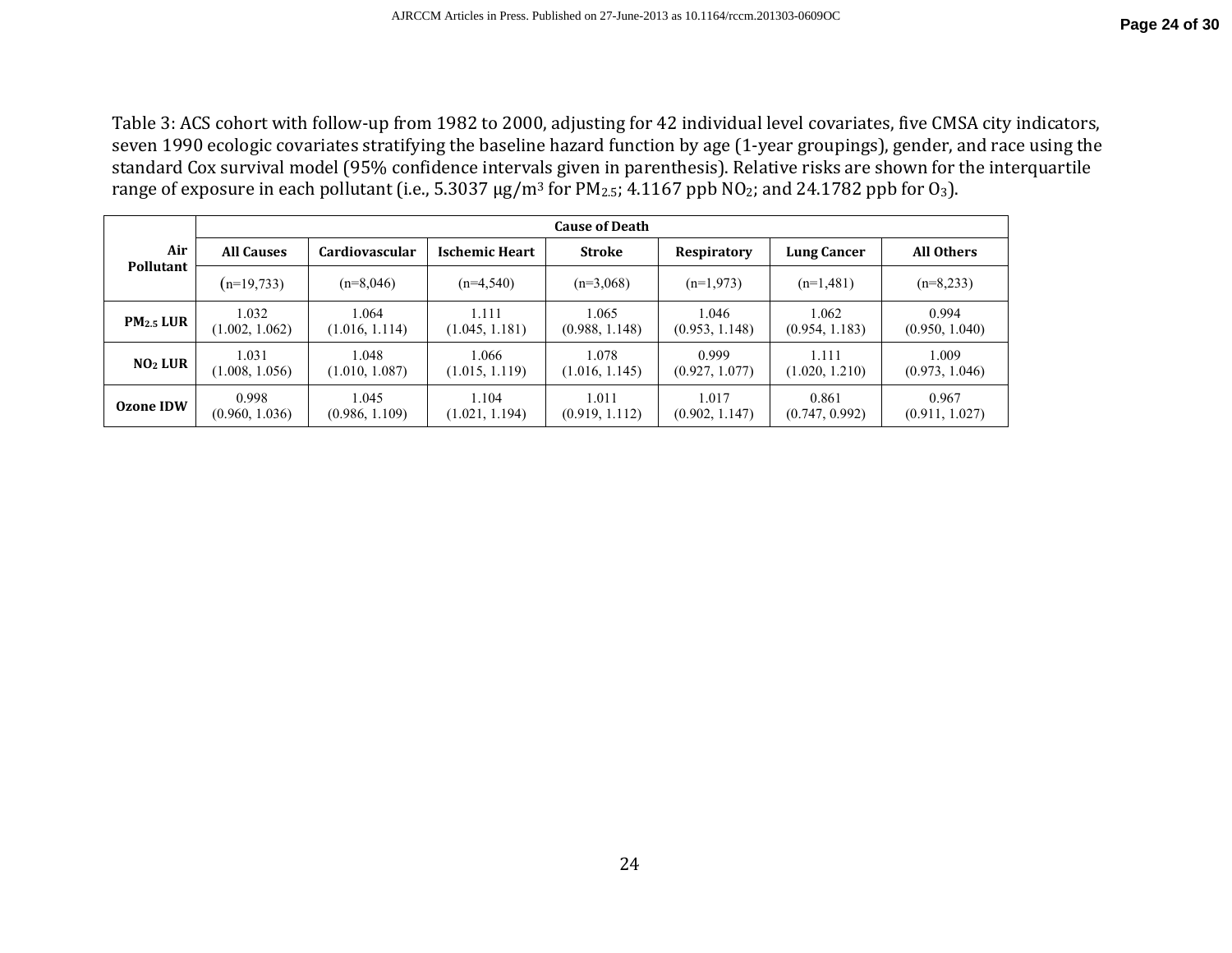Table 4: Two-pollutant and multipollutant model results from ACS cohort with follow-up from 1982 to 2000, adjusting for 42 individual level covariates, five CMSA city indicators, seven 1990 ecologic covariates stratifying the baseline hazard function by age (1-year groupings), gender, and race using the standard Cox survival model (95% confidence intervals given in parenthesis). Relative risks are shown for the interquartile range of exposure in each pollutant (i.e., 5.3037 μg/m<sup>3</sup> for PM<sub>2.5</sub>; 4.1167 ppb NO2; and 24.1782 ppb for O3).

|                       | <b>Cause of Death</b> |                       |                       |                |                    |                    |                   |  |
|-----------------------|-----------------------|-----------------------|-----------------------|----------------|--------------------|--------------------|-------------------|--|
| Air                   | <b>All Causes</b>     | <b>Cardiovascular</b> | <b>Ischemic Heart</b> | <b>Stroke</b>  | <b>Respiratory</b> | <b>Lung Cancer</b> | <b>All Others</b> |  |
| Pollutant             | $(n=19,733)$          | $(n=8,046)$           | $(n=4,540)$           | $(n=3,068)$    | $(n=1,973)$        | $(n=1,481)$        | $(n=8,233)$       |  |
| PM <sub>2.5</sub> LUR | 1.015                 | 1.043                 | 1.090                 | 1.019          | 1.064              | 0.985              | 0.984             |  |
|                       | (0.980, 1.050)        | (0.989, 1.101)        | (1.015, 1.170)        | (0.934, 1.112) | (0.954, 1.185)     | (0.867, 1.119)     | (0.933, 1.038)    |  |
| NO <sub>2</sub> LUR   | 1.025                 | 1.030                 | 1.029                 | 1.070          | 0.973              | 1.118              | 1.016             |  |
|                       | (0.997, 1.054)        | (0.987, 1.075)        | (0.972, 1.090)        | (0.998, 1.147) | (0.891, 1.063)     | (1.010, 1.236)     | (0.973, 1.060)    |  |
| PM <sub>2.5</sub> LUR | 1.035                 | 1.057                 | 1.093                 | 1.067          | 1.045              | 1.103              | 1.002             |  |
|                       | (1.004, 1.067)        | (1.008, 1.109)        | (1.027, 1.165)        | (0.987, 1.153) | (0.949, 1.151)     | (0.985, 1.234)     | (0.955, 1.050)    |  |
| <b>Ozone IDW</b>      | 0.985                 | 1.025                 | 1.070                 | 0.988          | 1.001              | 0.832              | 0.966             |  |
|                       | (0.947, 1.025)        | (0.964, 1.089)        | (0.987, 1.161)        | (0.894, 1.091) | (0.883, 1.134)     | (0.719, 0.964)     | (0.908, 1.029)    |  |
| NO <sub>2</sub> LUR   | 1.032                 | 1.055                 | 1.082                 | 1.082          | 1.001              | 1.097              | 1.006             |  |
|                       | (1.008, 1.057)        | (1.016, 1.095)        | (1.029, 1.137)        | (1.019, 1.150) | (0.928, 1.080)     | (1.006, 1.196)     | (0.970, 1.043)    |  |
| <b>Ozone IDW</b>      | 1.006                 | 1.062                 | 1.132                 | 1.034          | 1.017              | 0.882              | 0.968             |  |
|                       | (0.968, 1.046)        | (1.000, 1.127)        | (1.045, 1.227)        | (0.938, 1.140) | (0.901, 1.149)     | (0.764, 1.019)     | (0.912, 1.029)    |  |
| PM <sub>2.5</sub> LUR | 1.015                 | 1.024                 | 1.048                 | 1.008          | 1.070              | 1.040              | 0.995             |  |
|                       | (0.977, 1.055)        | (0.965, 1.086)        | (0.969, 1.133)        | (0.915, 1.110) | (0.949, 1.207)     | (0.902, 1.198)     | (0.938, 1.056)    |  |
| NO <sub>2</sub> LUR   | 1.025                 | 1.044                 | 1.059                 | 1.079          | 0.969              | 1.078              | 1.008             |  |
|                       | (0.995, 1.056)        | (0.996, 1.093)        | (0.995, 1.126)        | (1.000, 1.163) | (0.881, 1.066)     | (0.967, 1.201)     | (0.963, 1.056)    |  |
| <b>Ozone IDW</b>      | 0.999                 | 1.050                 | 1.106                 | 1.031          | 0.984              | 0.866              | 0.971             |  |
|                       | (0.957, 1.042)        | (0.982, 1.122)        | (1.012, 1.209)        | (0.925, 1.149) | (0.860, 1.126)     | (0.739, 1.015)     | (0.908, 1.038)    |  |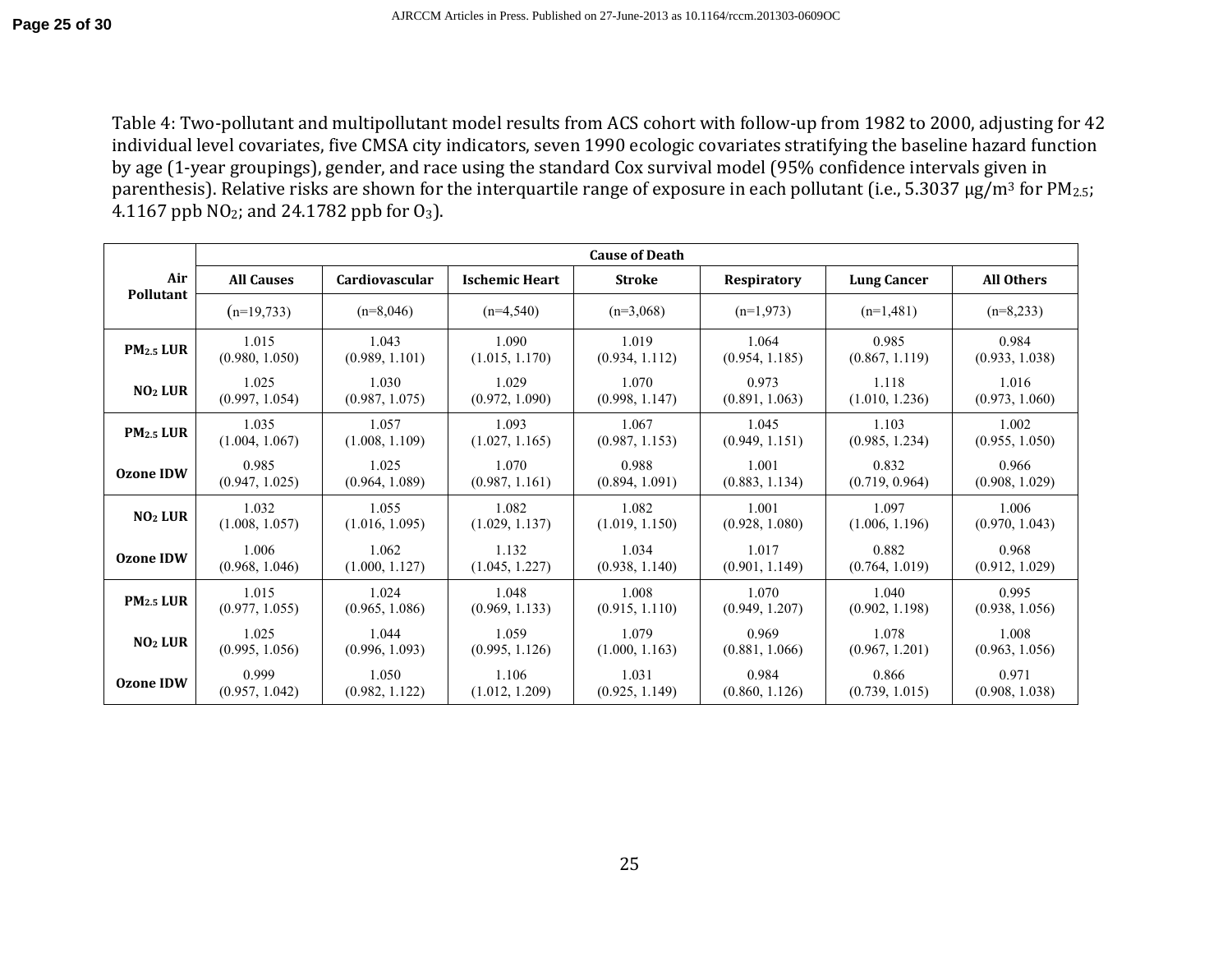Table 5: Comparison of Relative Risk Estimates from the California and National American Cancer Society Cohorts for PM2.5 using a 10 µg/m3 Exposure Increment

|            | California*     |                |                        | <b>National Levelt</b> | Los Angles Only*       |                |  |
|------------|-----------------|----------------|------------------------|------------------------|------------------------|----------------|--|
|            | Hazard<br>Ratio | 95% CI         | <b>Hazard</b><br>Ratio | 95% CI                 | <b>Hazard</b><br>Ratio | 95% CI         |  |
| All-cause  | 1.060           | (1.003, 1.120) | 1.065                  | (1.035, 1.096)         | 1.104                  | (0.968, 1.260) |  |
| <b>CVD</b> | 1.122           | (1.030, 1.223) | 1.141                  | (1.086, 1.198)         | 1.124                  | (0.918, 1.375) |  |
| <b>IHD</b> | 1.217           | (1.085, 1.365) | 1.248                  | (1.160, 1.342)         | 1.385                  | (1.058, 1.814) |  |

\* California and Los Angeles use residential address with a Land Use Regression estimate of exposure results using standard Cox model. **†**National level study uses metropolitan area of residence with the average of all PM2.5 monitors within the metropolitan area as the exposure estimate; results using two level random effects, assuming no spatial autocorrelation.

Models for both risk estimates control for an identical set of individual risk factors (e.g., smoking), contextual risk factors (e.g., unemployment in area of residence) and are stratified by age, race and sex. Results for the California cohort are also additionally adjusted for place of residence in five major urban conurbations. Follow up period for all studies was from 1982-2000.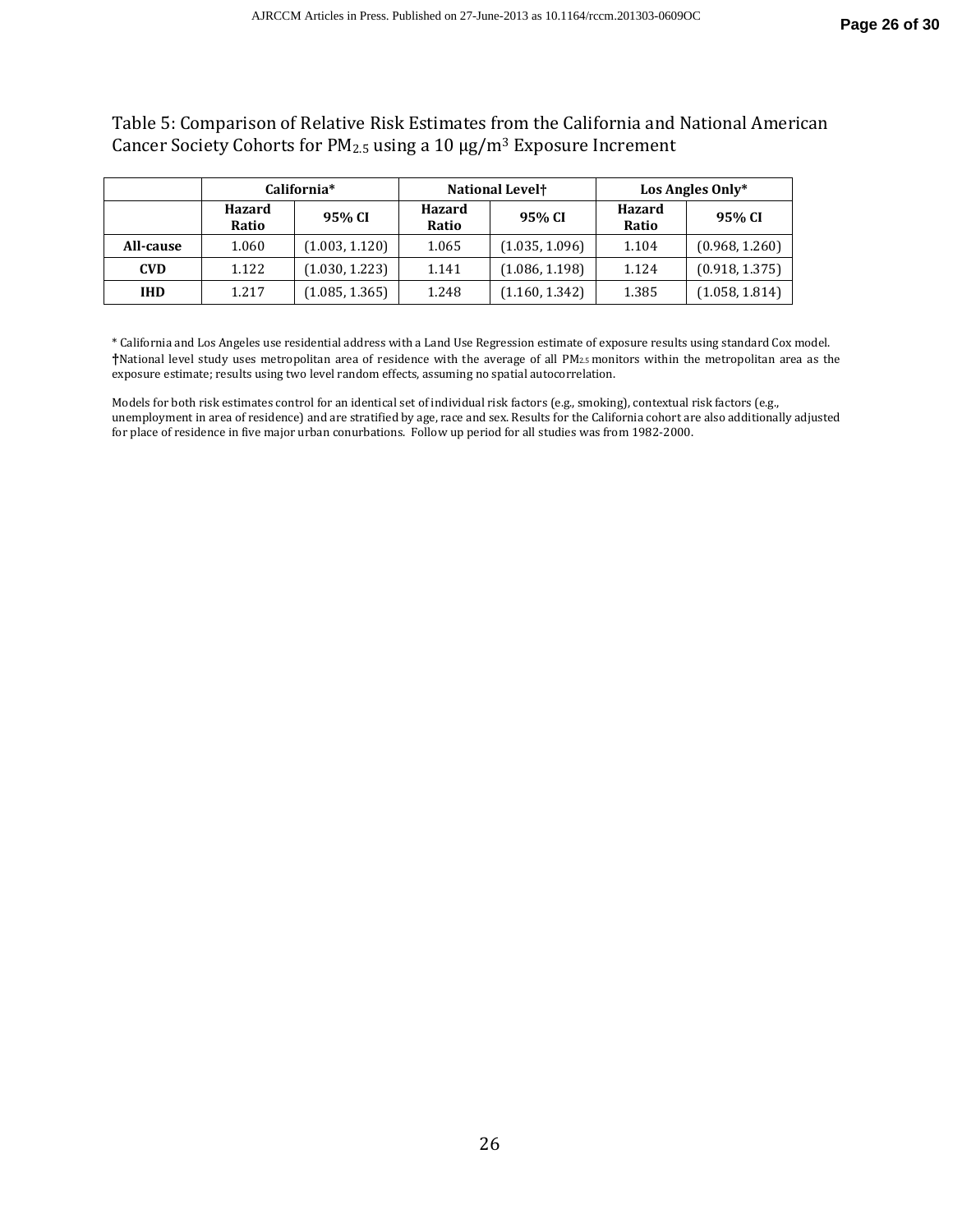## **Figure Legend**

Figure 1: Summary Plot of Individual and Multipollutant Cumulative Hazard Ratios



Cardiovascular Mortality

Ischemic Heart Disease Mortality

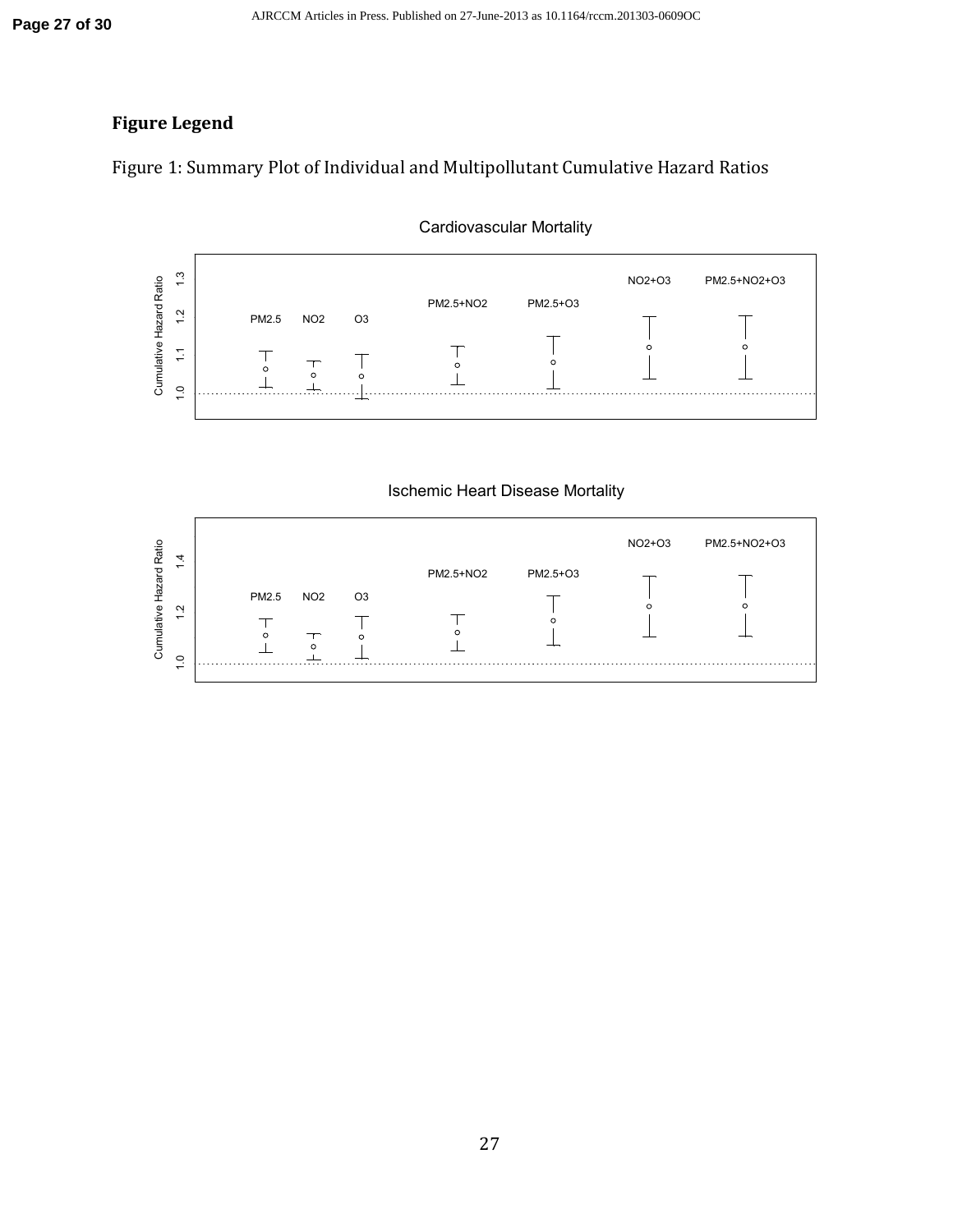# Spatial Analysis of Air Pollution and Mortality in California

ONLINE SUPPLEMENTAL DATA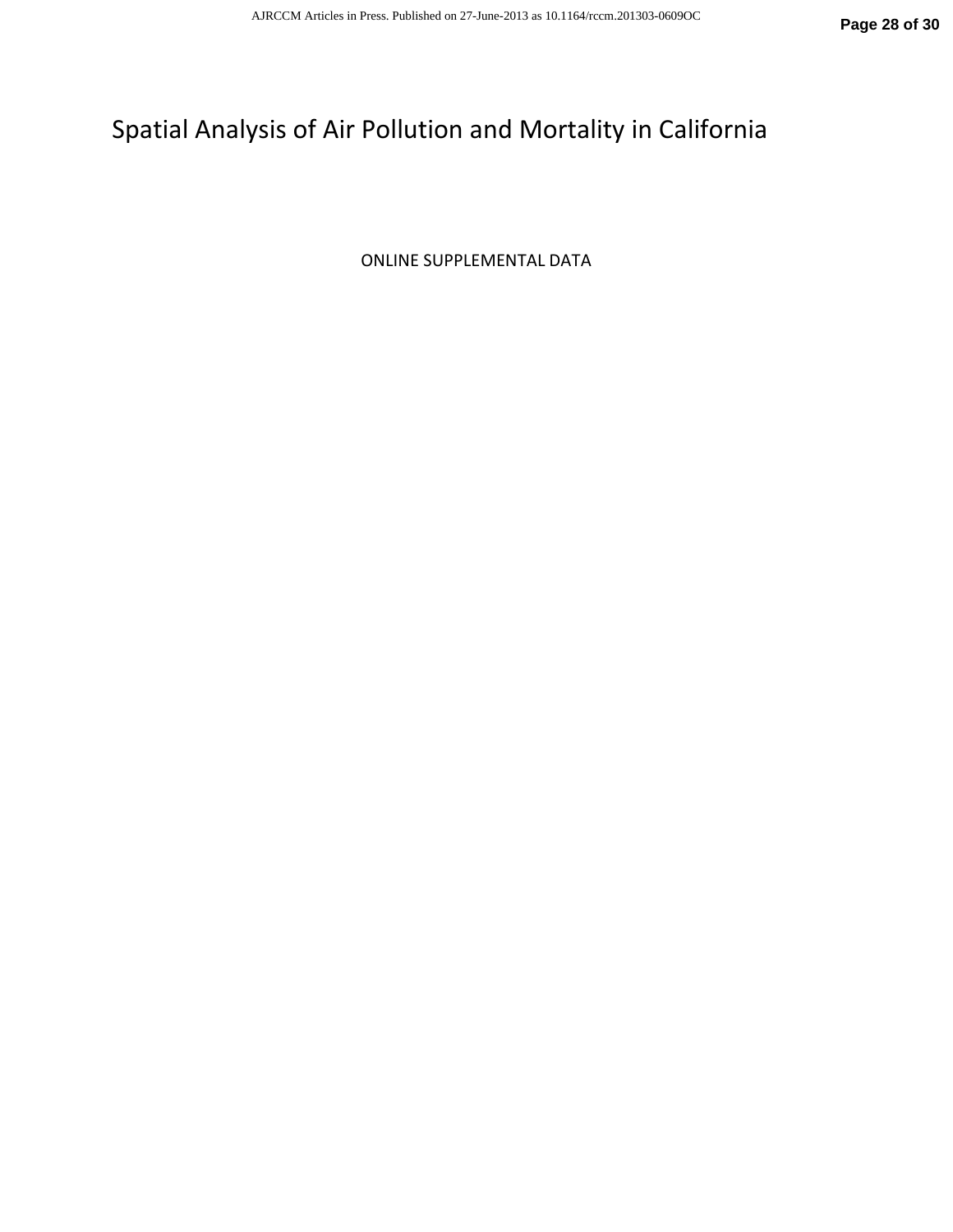**Supplemental 1:** Calculation and Interpretation of Multiple Pollutant Survival Models used to Derive the Cumulative Risk Index

Let  $x' = (x_1, \ldots, x_p)$  represent concentrations of P air pollutants (i.e., NO<sub>2</sub>, O<sub>3</sub>, and PM<sub>2.5</sub>). We denote the hazard ratio (HR) based on the combination of the P pollutants evaluated at  $\bar{x}$  as the Cumulative Risk Index (CRI) and define it as

$$
CRI = \exp\left\{\sum_{p=1}^{P} \hat{\beta}_p x_p \right\} \equiv \exp(\hat{\beta}' x) = \prod_{p=1}^{P} JHR_p
$$

where  $\hat{\beta}' = (\hat{\beta}_1,...,\hat{\beta}_P)$  are the estimates of the log-hazard ratio for the P pollutants estimated in a survival model consisting of all P pollutants together, with  $JHR_{_p} = \exp(\hat{\beta}_{_p} x_{_p})$  denoting the joint hazard ratio for the  $p^{th}$  pollutant in a multi-pollutant survival model. Further denote  $Cov(\hat{\beta})$  as the variance-covariance matrix of  $\hat{\beta}$ . The 95% confidence interval of CRI is defined by:  $\exp{\{\hat{\beta}'x \pm 1.96 \times \hat{\beta}Cov(\hat{\beta})\hat{\beta}'\}}$ .

The interquartile range (IQR) of an exposure distribution is often used as an exposure contrast to evaluate the hazard ratio, thus representing a summary measure of the impact of a pollutant on population survival. The joint impact of multiple pollutants can be determined using the CRI with  $x$  denoting a vector of the IQRs of all P pollutants. Comparisons of CRIs based on selected subsets of the P pollutants are used as a guide to interpreting the joint effects of these pollutant subsets.

If the pollutants are uncorrelated we note that  $\prod_{p=1}^p JHR_p = \prod_{p=1}^p IHR_p$  , where denotes the hazard ratio of the  $p^{\text{th}}$  pollutant from a survival model that only contains this pollutant, and thus each pollutant effect is estimated independently of the other pollutants. If all ppollutants are positively correlated then  $\prod_{p=1}^P JHR_p < \prod_{p=1}^P HR_p$  . That is, information in one pollutant will also be contained in the other pollutants and one does not necessary require all  $p$  pollutants to fully represent the cumulative risk impact on survival of the pollution mixture.  $p=1$ <sup>*HHI*</sup> $p$ *P*  $\int_{p=1}^{\infty} JHR_{_{P}} = \prod_{p=1}^{\infty} IHR_{_{P}}$  , where  $\left| IHR\right|_{p}$  $p=1$ <sup>*i*</sup>*in*<sub>*p*</sub> *P*  $\int_{p=1}^{1} JHR_p \leq \prod_{p=1}^{1} HR_p$